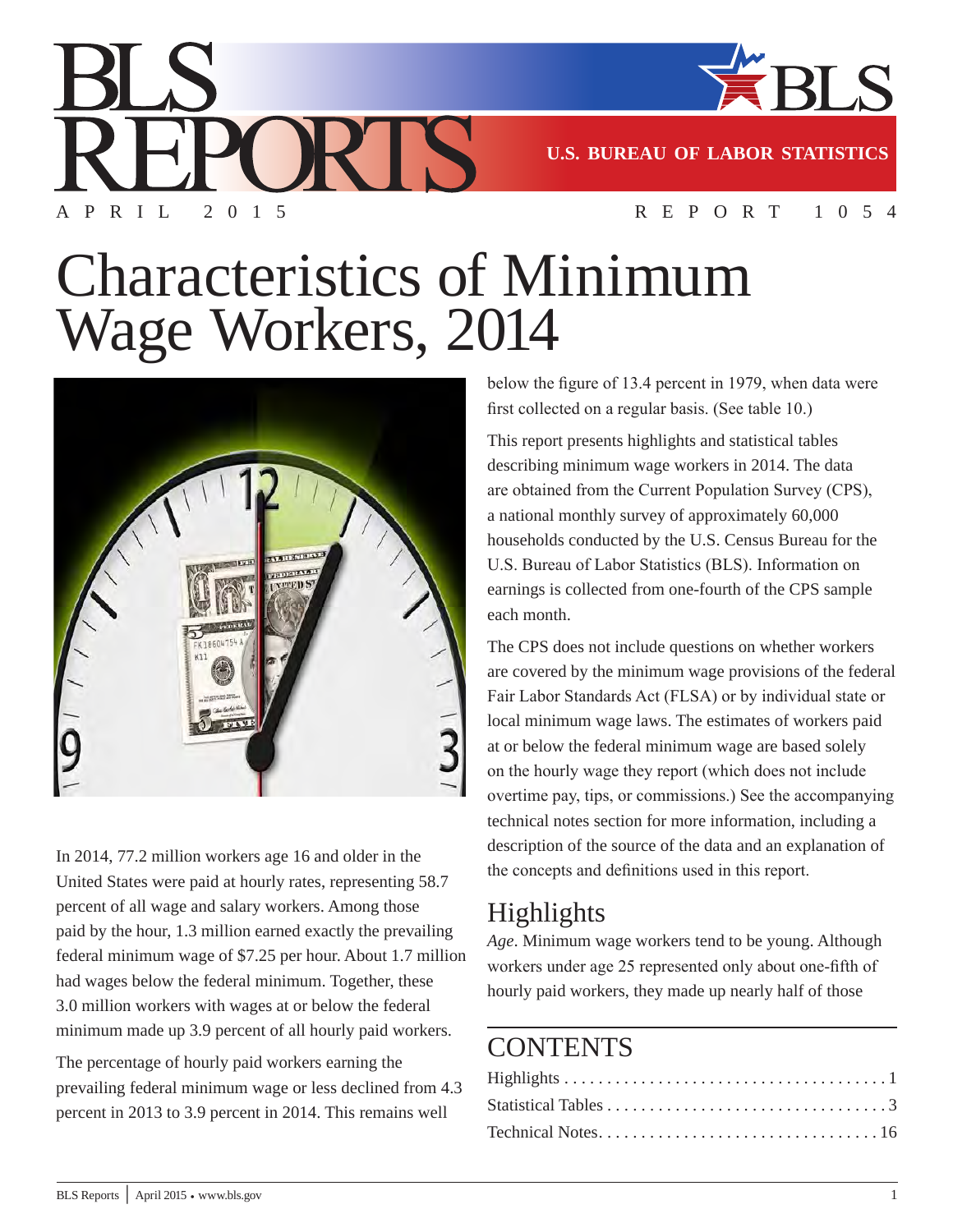paid the federal minimum wage or less. Among employed teenagers (ages 16 to 19) paid by the hour, about 15 percent earned the minimum wage or less, compared with about 3 percent of workers age 25 and older. (See tables 1 and 7.)

*Gender*. Among workers who were paid hourly rates in 2014, about 5 percent of women had wages at or below the prevailing federal minimum, compared with about 3 percent of men. (See table 1.)

*Race and Hispanic or Latino ethnicity*. The percentage of hourly paid workers with wages at or below the federal minimum wage was little different among the major race and ethnicity groups. About 4 percent of White workers and Black workers earned the federal minimum wage or less. Among Hispanic or Latino workers and Asian workers, the percentage was about 3 percent for each group. (See table 1.)

*Education*. Among hourly paid workers age 16 and older, about 7 percent of those without a high school diploma earned the federal minimum wage or less, compared with about 4 percent of those who had a high school diploma (with no college), 4 percent of those with some college or an associate degree, and about 2 percent of college graduates. (See table 6.)

*Marital status*. Of those paid an hourly wage, nevermarried workers, who tend to be young, were more likely (7 percent) than married workers (2 percent) to earn the federal minimum wage or less. (See table 8.)

*Full- and part-time status*. About 10 percent of part-time workers (people who usually work fewer than 35 hours

per week) were paid the federal minimum wage or less, compared with about 2 percent of full-time workers. (See tables 1 and 9.)

*Occupation*. Among major occupational groups, the highest percentage of hourly paid workers earning at or below the federal minimum wage was in service occupations, at about 10 percent. Almost two-thirds of workers earning the minimum wage or less in 2014 were employed in service occupations, mostly in food preparation and serving-related jobs. (See table 4.)

*Industry*. The industry with the highest percentage of workers earning hourly wages at or below the federal minimum wage was leisure and hospitality (18 percent). Over half of all workers paid at or below the federal minimum wage were employed in this industry, the vast majority in restaurants and other food services. For many of these workers, tips may supplement the hourly wages received. (See table 5.)

*State of residence*. The states with the highest percentages of hourly paid workers earning at or below the federal minimum wage were Arkansas, Indiana, Louisiana, Mississippi, and Tennessee (all between 6 percent and 7 percent). The states with the lowest percentages of hourly paid workers earning at or below the federal minimum wage were Alaska, California, Oregon, and Washington (all between 1 percent and 2 percent). It should be noted that some states have minimum wage laws establishing standards that exceed the federal minimum wage. (See tables 2 and 3.)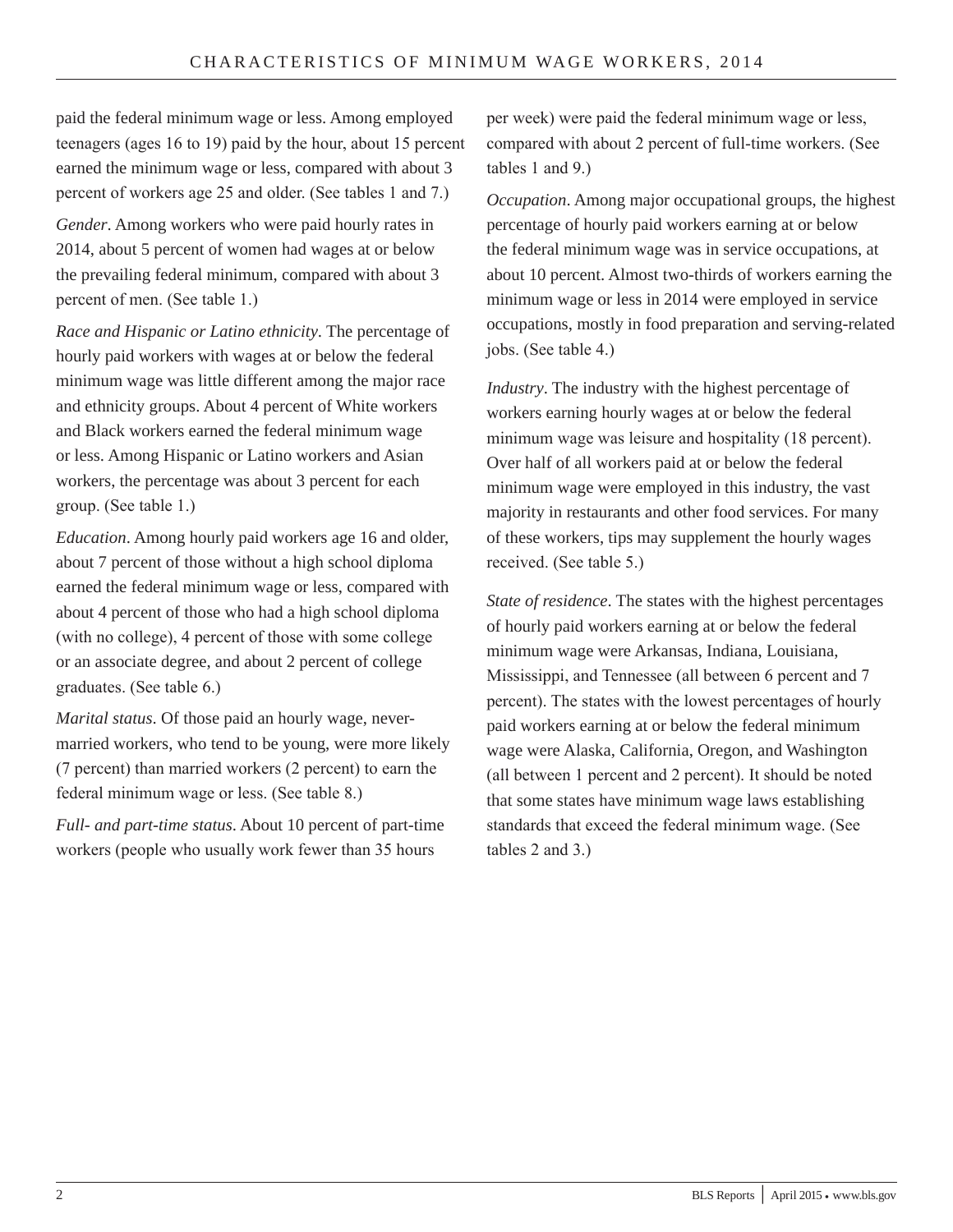## Statistical Tables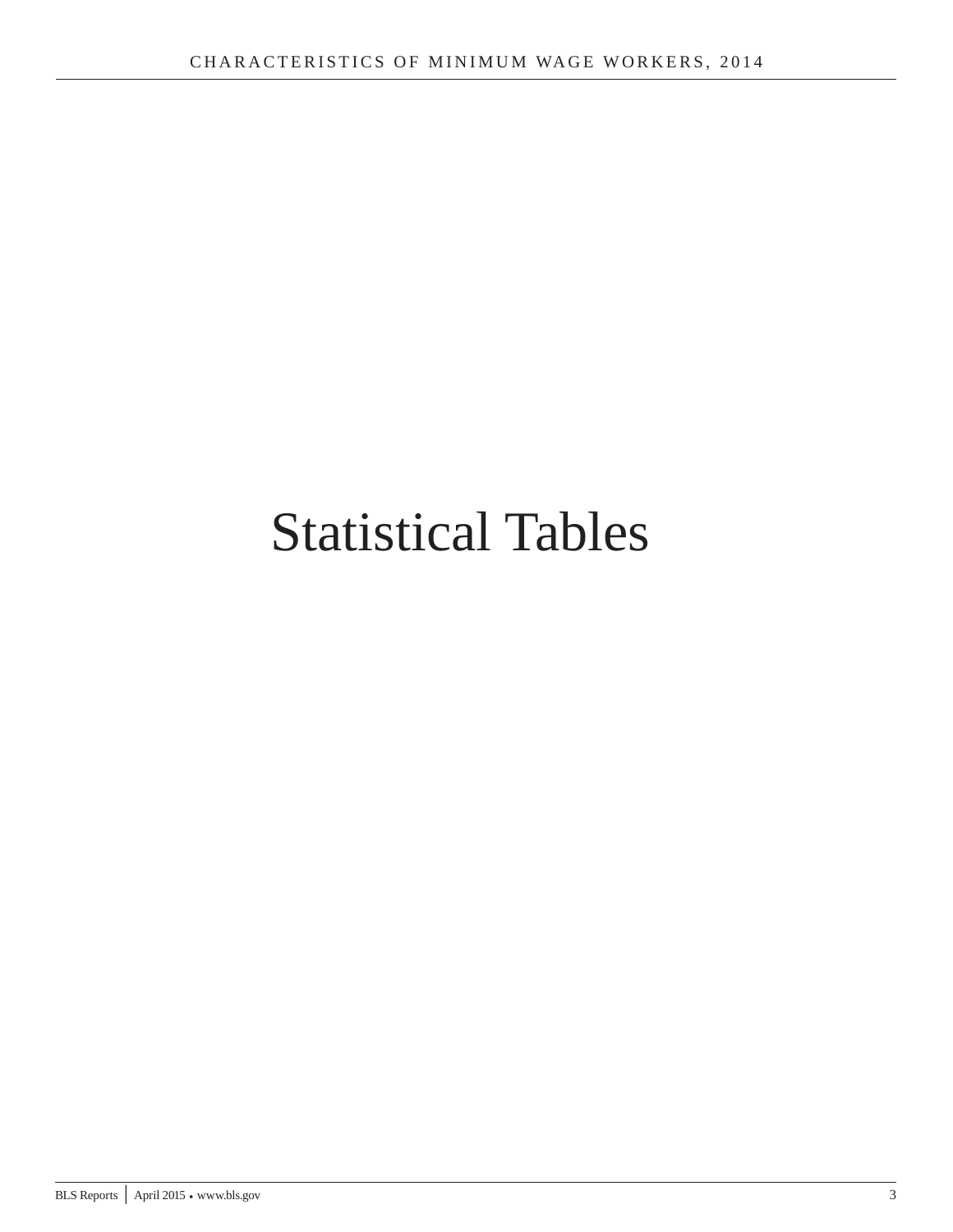#### **Table 1. Wage and salary workers paid hourly rates with earnings at or below the prevailing federal minimum wage, by selected characteristics, 2014 annual averages**

|                                                 |                                      |       | Number of workers (in thousands) |                                 |                               |       | Percent distribution     |                                 |       | Percentage of workers paid<br>hourly rates |                                 |
|-------------------------------------------------|--------------------------------------|-------|----------------------------------|---------------------------------|-------------------------------|-------|--------------------------|---------------------------------|-------|--------------------------------------------|---------------------------------|
| Characteristic                                  |                                      |       | At or below minimum wage         |                                 |                               |       | At or below minimum wage |                                 |       | At or below minimum wage                   |                                 |
|                                                 | <b>Total paid</b><br>hourly<br>rates | Total | At<br>minimum<br>wage            | <b>Below</b><br>minimum<br>wage | Total paid<br>hourly<br>rates | Total | At<br>minimum<br>wage    | <b>Below</b><br>minimum<br>wage | Total | At<br>minimum<br>wage                      | <b>Below</b><br>minimum<br>wage |
| Age and gender                                  |                                      |       |                                  |                                 |                               |       |                          |                                 |       |                                            |                                 |
| Total, 16 years and older                       | 77,207                               | 2.992 | 1,255                            | 1,737                           | 100.0                         | 100.0 | 100.0                    | 100.0                           | 3.9   | 1.6                                        | 2.2                             |
| 16 to 24 years                                  | 15,324                               | 1,443 | 705                              | 738                             | 19.8                          | 48.2  | 56.2                     | 42.5                            | 9.4   | 4.6                                        | 4.8                             |
| 16 to 19 years                                  | 4,178                                | 639   | 362                              | 277                             | 5.4                           | 21.4  | 28.8                     | 15.9                            | 15.3  | 8.7                                        | 6.6                             |
| 25 years and older                              | 61,883                               | 1,549 | 550                              | 999                             | 80.2                          | 51.8  | 43.8                     | 57.5                            | 2.5   | 0.9                                        | 1.6                             |
| Men, 16 years and older                         | 38,405                               | 1,114 | 516                              | 598                             | 49.7                          | 37.2  | 41.1                     | 34.4                            | 2.9   | 1.3                                        | 1.6                             |
|                                                 | 7,701                                | 572   | 299                              | 273                             | 10.0                          | 19.1  | 23.8                     | 15.7                            | 7.4   | 3.9                                        | 3.5                             |
| 16 to 19 years                                  | 2,006                                | 261   | 151                              | 110                             | 2.6                           | 8.7   | 12.0                     | 6.3                             | 13.0  | 7.5                                        | 5.5                             |
| 25 years and older                              | 30,704                               | 542   | 217                              | 325                             | 39.8                          | 18.1  | 17.3                     | 18.7                            | 1.8   | 0.7                                        | 1.1                             |
| Women, 16 years and older                       | 38,802                               | 1,878 | 739                              | 1,139                           | 50.3                          | 62.8  | 58.9                     | 65.6                            | 4.8   | 1.9                                        | 2.9                             |
| 16 to 24 years                                  | 7,623                                | 870   | 406                              | 464                             | 9.9                           | 29.1  | 32.4                     | 26.7                            | 11.4  | 5.3                                        | 6.1                             |
| 16 to 19 years                                  | 2,172                                | 377   | 210                              | 167                             | 2.8                           | 12.6  | 16.7                     | 9.6                             | 17.4  | 9.7                                        | 7.7                             |
| 25 years and older                              | 31,179                               | 1,007 | 333                              | 674                             | 40.4                          | 33.7  | 26.5                     | 38.8                            | 3.2   | 1.1                                        | 2.2                             |
| <b>Race and Hispanic</b><br>or Latino ethnicity |                                      |       |                                  |                                 |                               |       |                          |                                 |       |                                            |                                 |
|                                                 | 60,245                               | 2,284 | 891                              | 1,393                           | 78.0                          | 76.3  | 71.0                     | 80.2                            | 3.8   | 1.5                                        | 2.3                             |
|                                                 | 30,420                               | 857   | 377                              | 480                             | 39.4                          | 28.6  | 30.0                     | 27.6                            | 2.8   | 1.2                                        | 1.6                             |
|                                                 | 29,825                               | 1,427 | 514                              | 913                             | 38.6                          | 47.7  | 41.0                     | 52.6                            | 4.8   | 1.7                                        | 3.1                             |
| Black or African American 1                     | 10,669                               | 460   | 257                              | 203                             | 13.8                          | 15.4  | 20.5                     | 11.7                            | 4.3   | 2.4                                        | 1.9                             |
|                                                 | 4,845                                | 168   | 91                               | 77                              | 6.3                           | 5.6   | 7.3                      | 4.4                             | 3.5   | 1.9                                        | 1.6                             |
|                                                 | 5,824                                | 292   | 166                              | 126                             | 7.5                           | 9.8   | 13.2                     | 7.3                             | 5.0   | 2.9                                        | 2.2                             |
|                                                 | 3,498                                | 109   | 41                               | 68                              | 4.5                           | 3.6   | 3.3                      | 3.9                             | 3.1   | 1.2                                        | 1.9                             |
|                                                 | 1,670                                | 40    | 17                               | 23                              | 2.2                           | 1.3   | 1.4                      | 1.3                             | 2.4   | 1.0                                        | 1.4                             |
|                                                 | 1,828                                | 69    | 24                               | 45                              | 2.4                           | 2.3   | 1.9                      | 2.6                             | 3.8   | 1.3                                        | 2.5                             |
| Hispanic or Latino 1                            | 15,301                               | 519   | 249                              | 270                             | 19.8                          | 17.3  | 19.8                     | 15.5                            | 3.4   | 1.6                                        | 1.8                             |
|                                                 | 8,656                                | 223   | 104                              | 119                             | 11.2                          | 7.5   | 8.3                      | 6.9                             | 2.6   | 1.2                                        | 1.4                             |
|                                                 | 6,645                                | 297   | 145                              | 152                             | 8.6                           | 9.9   | 11.6                     | 8.8                             | 4.5   | 2.2                                        | 2.3                             |
| Full- and part-time status                      |                                      |       |                                  |                                 |                               |       |                          |                                 |       |                                            |                                 |
| Full-time workers <sup>2</sup>                  | 56.607                               | 1,031 | 373                              | 658                             | 73.3                          | 34.5  | 29.7                     | 37.9                            | 1.8   | 0.7                                        | 1.2                             |
|                                                 | 31,333                               | 438   | 178                              | 260                             | 40.6                          | 14.6  | 14.2                     | 15.0                            | 1.4   | 0.6                                        | 0.8                             |
|                                                 | 25,273                               | 593   | 195                              | 398                             | 32.7                          | 19.8  | 15.5                     | 22.9                            | 2.3   | 0.8                                        | 1.6                             |
| Part-time workers <sup>2</sup>                  | 20.482                               | 1.954 | 880                              | 1,074                           | 26.5                          | 65.3  | 70.1                     | 61.8                            | 9.5   | 4.3                                        | 5.2                             |
|                                                 | 7,003                                | 672   | 338                              | 334                             | 9.1                           | 22.5  | 26.9                     | 19.2                            | 9.6   | 4.8                                        | 4.8                             |
|                                                 | 13,479                               | 1,283 | 543                              | 740                             | 17.5                          | 42.9  | 43.3                     | 42.6                            | 9.5   | 4.0                                        | 5.5                             |

<sup>1</sup> Estimates for the race groups—White, Black or African American, and Asian —do not sum to totals because data are not presented for all races. Persons whose ethnicity is identified as Hispanic or Latino may be of any race.

² The distinction between full- and part-time workers is based on hours usually worked. These data will not sum to totals because full- or part-time status on the principal job is not identifiable for a small number of multiple jobholders. Full time is 35 hours or more per week; part time is less than 35 hours.

Note: Data exclude all self-employed persons whether or not their businesses are incorporated.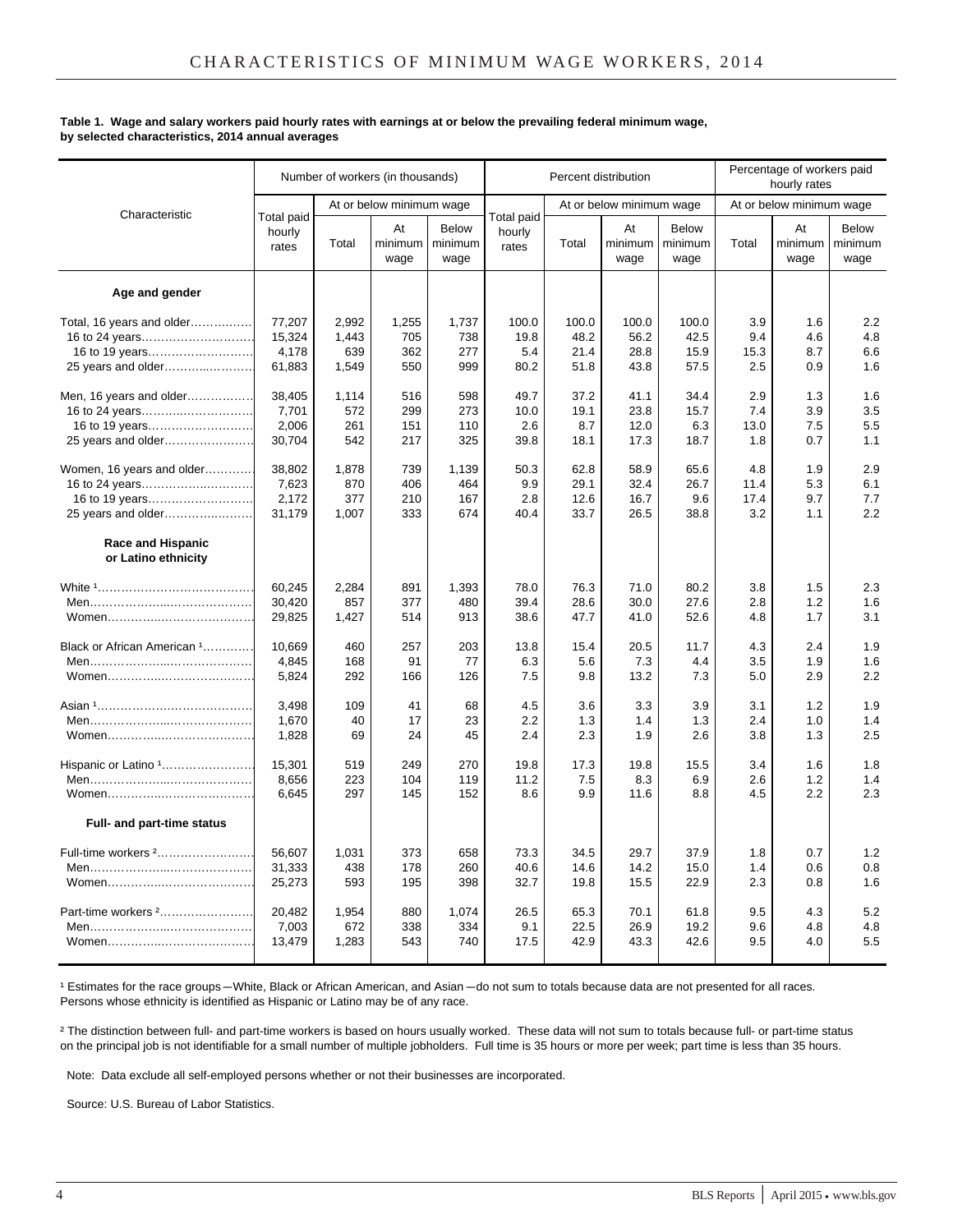|                           |                               |       | Number of workers (in thousands)                  |       |                               | Percent distribution |                          | Percentage of workers paid<br>hourly rates |       |                          |                          |
|---------------------------|-------------------------------|-------|---------------------------------------------------|-------|-------------------------------|----------------------|--------------------------|--------------------------------------------|-------|--------------------------|--------------------------|
| Region and division       |                               |       | At or below minimum wage                          |       |                               |                      | At or below minimum wage |                                            |       | At or below minimum wage |                          |
|                           | Total paid<br>hourly<br>rates | Total | At<br>Below<br>minimum<br>minimum<br>wage<br>wage |       | Total paid<br>hourly<br>rates | Total                | At<br>minimum l<br>wage  | <b>Below</b><br>minimum<br>wage            | Total | At<br>minimum<br>wage    | Below<br>minimum<br>wage |
| Total, 16 years and older | 77,207                        | 2,992 | 1,255                                             | 1,737 | 100.0                         | 100.0                | 100.0                    | 100.0                                      | 3.9   | 1.6                      | 2.2                      |
| Northeast                 | 13.044                        | 477   | 149                                               | 328   | 16.9                          | 15.9                 | 11.9                     | 18.9                                       | 3.7   | 1.1                      | 2.5                      |
| New England               | 3,768                         | 118   | 25                                                | 93    | 4.9                           | 3.9                  | 2.0                      | 5.4                                        | 3.1   | 0.7                      | 2.5                      |
| Middle Atlantic           | 9,276                         | 357   | 123                                               | 234   | 12.0                          | 11.9                 | 9.8                      | 13.5                                       | 3.8   | 1.3                      | 2.5                      |
| Midwest                   | 18.626                        | 768   | 315                                               | 453   | 24.1                          | 25.7                 | 25.1                     | 26.1                                       | 4.1   | 1.7                      | 2.4                      |
| East North Central        | 12.718                        | 512   | 176                                               | 336   | 16.5                          | 17.1                 | 14.0                     | 19.3                                       | 4.0   | 1.4                      | 2.6                      |
| West North Central        | 5,908                         | 256   | 139                                               | 117   | 7.7                           | 8.6                  | 11.1                     | 6.7                                        | 4.3   | 2.4                      | 2.0                      |
|                           | 27.428                        | 1.417 | 667                                               | 750   | 35.5                          | 47.4                 | 53.1                     | 43.2                                       | 5.2   | 2.4                      | 2.7                      |
| South Atlantic            | 13,796                        | 645   | 270                                               | 375   | 17.9                          | 21.6                 | 21.5                     | 21.6                                       | 4.7   | 2.0                      | 2.7                      |
| East South Central        | 4.567                         | 264   | 145                                               | 119   | 5.9                           | 8.8                  | 11.6                     | 6.9                                        | 5.8   | 3.2                      | 2.6                      |
| West South Central        | 9,065                         | 508   | 252                                               | 256   | 11.7                          | 17.0                 | 20.1                     | 14.7                                       | 5.6   | 2.8                      | 2.8                      |
| West                      | 18.109                        | 331   | 125                                               | 206   | 23.5                          | 11.1                 | 10.0                     | 11.9                                       | 1.8   | 0.7                      | 1.1                      |
| Mountain                  | 5,668                         | 176   | 55                                                | 121   | 7.3                           | 5.9                  | 4.4                      | 7.0                                        | 3.1   | 1.0                      | 2.1                      |
| Pacific                   | 12.441                        | 155   | 70                                                | 85    | 16.1                          | 5.2                  | 5.6                      | 4.9                                        | 1.2   | 0.6                      | 0.7                      |

#### **Table 2. Wage and salary workers paid hourly rates with earnings at or below the prevailing federal minimum wage, by census region and division, 2014 annual averages**

Note: Data exclude all self-employed persons whether or not their businesses are incorporated.

The four census regions and nine geographic divisions of the United States are as follows:

Northeast:

New England: Connecticut, Maine, Massachusetts, New Hampshire, Rhode Island, and Vermont

Middle Atlantic: New Jersey, New York, and Pennsylvania

Midwest:

East North Central: Illinois, Indiana, Michigan, Ohio, and Wisconsin

West North Central: Iowa, Kansas, Minnesota, Missouri, Nebraska, North Dakota, and South Dakota

South:

 South Atlantic: Delaware, District of Columbia, Florida, Georgia, Maryland, North Carolina, South Carolina, Virginia, and West Virginia East South Central: Alabama, Kentucky, Mississippi, and Tennessee

West South Central: Arkansas, Louisiana, Oklahoma, and Texas

West:

 Mountain: Arizona, Colorado, Idaho, Montana, Nevada, New Mexico, Utah, and Wyoming Pacific: Alaska, California, Hawaii, Oregon, and Washington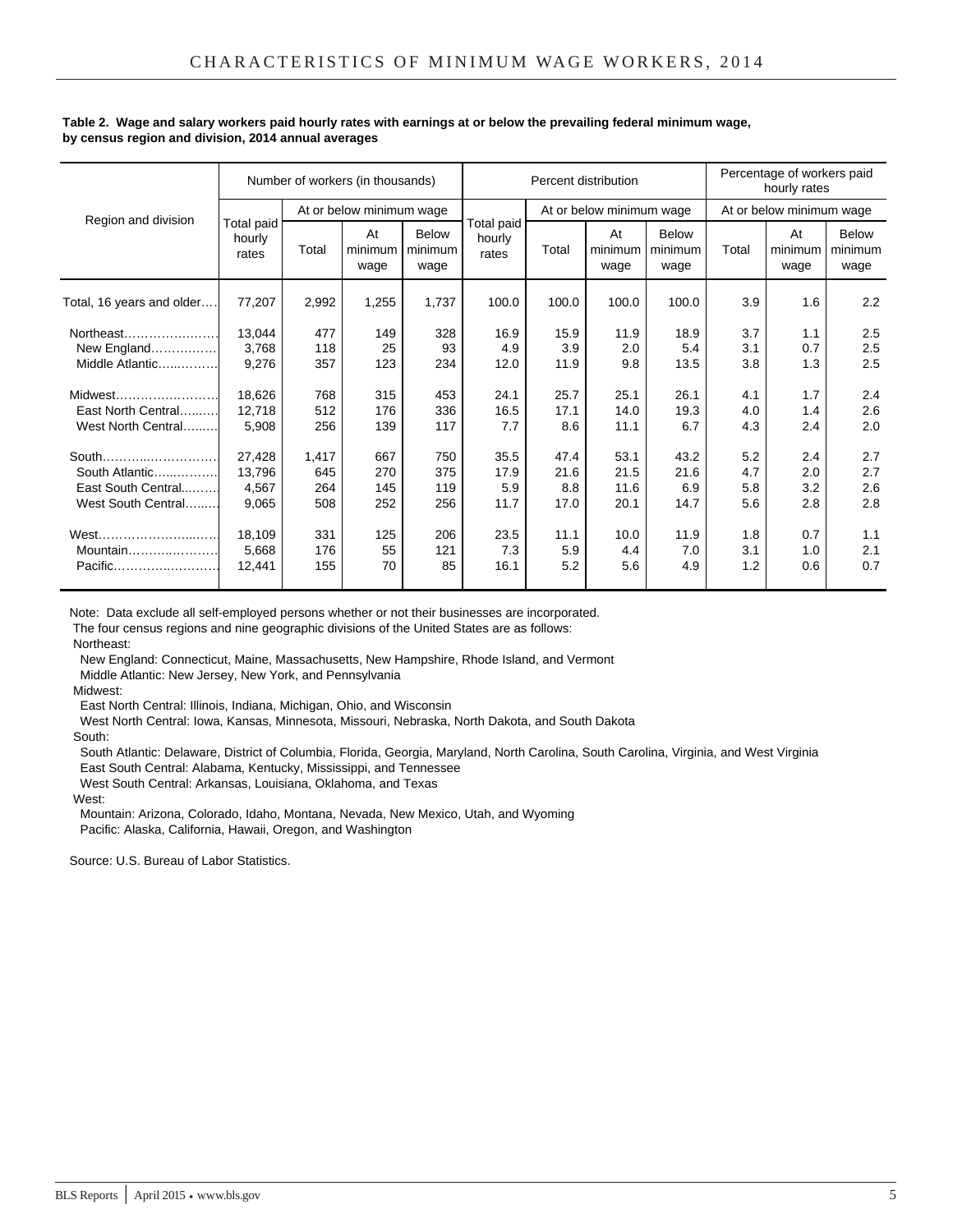#### **Table 3. Wage and salary workers paid hourly rates with earnings at or below the prevailing federal minimum wage, by state, 2014 annual averages**

|                                | Number of workers (in thousands) |            |                          |                                 |                               | Percentage of workers paid<br>Percent distribution<br>hourly rates |                          |                                 |            |                          |                                 |
|--------------------------------|----------------------------------|------------|--------------------------|---------------------------------|-------------------------------|--------------------------------------------------------------------|--------------------------|---------------------------------|------------|--------------------------|---------------------------------|
|                                |                                  |            | At or below minimum wage |                                 |                               |                                                                    | At or below minimum wage |                                 |            | At or below minimum wage |                                 |
| <b>State</b>                   | Total paid<br>hourly<br>rates    | Total      | At<br>minimum<br>wage    | <b>Below</b><br>minimum<br>wage | Total paid<br>hourly<br>rates | Total                                                              | At<br>minimum<br>wage    | <b>Below</b><br>minimum<br>wage | Total      | At<br>minimum<br>wage    | <b>Below</b><br>minimum<br>wage |
| Total, 16 years and older      | 77,207                           | 2,992      | 1,255                    | 1,737                           | 100.0                         | 100.0                                                              | 100.0                    | 100.0                           | 3.9        | 1.6                      | 2.2                             |
| Alabama                        | 1,160                            | 57         | 30                       | 27                              | 1.5                           | 1.9                                                                | 2.4                      | 1.6                             | 4.9        | 2.6                      | 2.3                             |
| Alaska………………………                | 206                              | 3          | 1                        | 2                               | 0.3                           | 0.1                                                                | 0.1                      | 0.1                             | 1.5        | 0.5                      | 1.0                             |
| Arizona                        | 1,593                            | 43         | 8                        | 35                              | 2.1                           | 1.4                                                                | 0.6                      | 2.0                             | 2.7        | 0.5                      | 2.2                             |
| Arkansas                       | 724                              | 46         | 24                       | 22                              | 0.9                           | 1.5                                                                | 1.9                      | 1.3                             | 6.4        | 3.3                      | 3.0                             |
| California                     | 9,133                            | 108        | 45                       | 63                              | 11.8                          | 3.6                                                                | 3.6                      | 3.6                             | 1.2        | 0.5                      | 0.7                             |
| Colorado                       | 1,219                            | 37         | 5                        | 32                              | 1.6                           | 1.2                                                                | 0.4                      | 1.8                             | 3.0        | 0.4                      | 2.6                             |
| Connecticut                    | 883                              | 19         | 2                        | 17                              | 1.1                           | 0.6                                                                | 0.2                      | 1.0                             | 2.2        | 0.2                      | 1.9                             |
| Delaware                       | 223                              | 9          | 4                        | 5                               | 0.3                           | 0.3                                                                | 0.3                      | 0.3                             | 4.0        | 1.8                      | 2.2                             |
| District of Columbia           | 106<br>4,340                     | 3<br>183   | 1<br>40                  | $\overline{2}$<br>143           | 0.1<br>5.6                    | 0.1<br>6.1                                                         | 0.1<br>3.2               | 0.1<br>8.2                      | 2.8<br>4.2 | 0.9<br>0.9               | 1.9<br>3.3                      |
| Florida                        | 2,150                            | 119        | 57                       | 62                              | 2.8                           | 4.0                                                                | 4.5                      | 3.6                             | 5.5        | 2.7                      | 2.9                             |
| Georgia<br>Hawaii              | 335                              | 17         | 12                       | 5                               | 0.4                           | 0.6                                                                | 1.0                      | 0.3                             | 5.1        | 3.6                      | 1.5                             |
| Idaho                          | 412                              | 21         | 12                       | 9                               | 0.5                           | 0.7                                                                | 1.0                      | 0.5                             | 5.1        | 2.9                      | 2.2                             |
|                                |                                  |            |                          |                                 |                               |                                                                    |                          |                                 |            |                          |                                 |
| Illinois                       | 3,157                            | 115        | 31                       | 84                              | 4.1                           | 3.8                                                                | 2.5                      | 4.8                             | 3.6        | 1.0                      | 2.7                             |
| Indiana                        | 1,846                            | 113        | 56                       | 57                              | 2.4                           | 3.8                                                                | 4.5                      | 3.3                             | 6.1        | 3.0                      | 3.1                             |
| lowa                           | 996                              | 50         | 24                       | 26                              | 1.3                           | 1.7                                                                | 1.9                      | 1.5                             | 5.0        | 2.4                      | 2.6                             |
| Kansas                         | 814                              | 40         | 22                       | 18                              | 1.1                           | 1.3                                                                | 1.8                      | 1.0                             | 4.9        | 2.7                      | 2.2                             |
| Kentucky                       | 1,144                            | 56         | 26                       | 30                              | 1.5                           | 1.9                                                                | 2.1                      | 1.7                             | 4.9        | 2.3                      | 2.6                             |
| Louisiana                      | 1,087                            | 68         | 30                       | 38                              | 1.4                           | 2.3                                                                | 2.4                      | 2.2                             | 6.3        | 2.8                      | 3.5                             |
| Maine                          | 387                              | 12         | 3                        | 9                               | 0.5                           | 0.4                                                                | 0.2                      | 0.5                             | 3.1        | 0.8                      | 2.3                             |
| Maryland                       | 1,311                            | 53         | 19                       | 34                              | 1.7                           | 1.8                                                                | 1.5                      | 2.0                             | 4.0        | 1.4                      | 2.6                             |
| Massachusetts                  | 1,657                            | 57         | 11                       | 46                              | 2.1                           | 1.9                                                                | 0.9                      | 2.6                             | 3.4        | 0.7                      | 2.8                             |
| Michigan                       | 2,614                            | 99         | 23                       | 76                              | 3.4                           | 3.3                                                                | 1.8                      | 4.4                             | 3.8        | 0.9                      | 2.9                             |
| Minnesota                      | 1,524                            | 50         | 34                       | 16                              | 2.0                           | 1.7                                                                | 2.7                      | 0.9                             | 3.3        | 2.2                      | 1.0                             |
| Mississippi                    | 647<br>1,552                     | 40<br>72   | 24<br>34                 | 16<br>38                        | 0.8<br>2.0                    | 1.3<br>2.4                                                         | 1.9<br>2.7               | 0.9<br>2.2                      | 6.2<br>4.6 | 3.7<br>2.2               | 2.5<br>2.4                      |
| Missouri                       |                                  |            |                          |                                 |                               |                                                                    |                          |                                 |            |                          |                                 |
| Montana                        | 305                              | 7          | 4                        | 3                               | 0.4                           | 0.2                                                                | 0.3                      | 0.2                             | 2.3        | 1.3                      | 1.0                             |
| Nebraska                       | 547                              | 26         | 16                       | 10                              | 0.7                           | 0.9                                                                | 1.3                      | 0.6                             | 4.8        | 2.9                      | 1.8                             |
| Nevada                         | 767                              | 20         | 9                        | 11                              | 1.0                           | 0.7                                                                | 0.7                      | 0.6                             | 2.6        | 1.2                      | 1.4                             |
| New Hampshire                  | 385                              | 15         | 6                        | 9                               | 0.5                           | 0.5                                                                | 0.5                      | 0.5                             | 3.9        | 1.6                      | 2.3                             |
| New Jersey                     | 1,928                            | 66         | 19                       | 47                              | 2.5                           | 2.2                                                                | 1.5                      | 2.7                             | 3.4        | 1.0                      | 2.4                             |
| New Mexico                     | 478                              | 15         | 1                        | 14                              | 0.6                           | 0.5                                                                | 0.1                      | 0.8                             | 3.1        | 0.2                      | 2.9                             |
| New York                       | 3,898                            | 137<br>113 | 32<br>68                 | 105<br>45                       | 5.0                           | 4.6                                                                | 2.5<br>5.4               | 6.0<br>2.6                      | 3.5<br>5.1 | 0.8<br>3.1               | 2.7<br>2.0                      |
| North Carolina<br>North Dakota | 2,227<br>228                     | 7          | 3                        | 4                               | 2.9<br>0.3                    | 3.8<br>0.2                                                         | 0.2                      | 0.2                             | 3.1        | 1.3                      | 1.8                             |
| Ohio                           | 3,335                            | 113        | 18                       | 95                              | 4.3                           | 3.8                                                                | 1.4                      | 5.5                             | 3.4        | 0.5                      | 2.8                             |
| Oklahoma                       | 900                              | 34         | 17                       | 17                              | 1.2                           | 1.1                                                                | 1.4                      | 1.0                             | 3.8        | 1.9                      | 1.9                             |
| Oregon                         | 985                              | 10         | 3                        | $\overline{7}$                  | 1.3                           | 0.3                                                                | 0.2                      | 0.4                             | 1.0        | 0.3                      | 0.7                             |
| Pennsylvania                   | 3,450                            | 156        | 73                       | 83                              | 4.5                           | 5.2                                                                | 5.8                      | 4.8                             | 4.5        | 2.1                      | 2.4                             |
|                                |                                  |            |                          |                                 |                               |                                                                    |                          |                                 |            |                          |                                 |
| Rhode Island<br>South Carolina | 275<br>1,117                     | 10<br>50   | $\overline{2}$<br>30     | 8<br>20                         | 0.4<br>1.4                    | 0.3<br>1.7                                                         | 0.2<br>2.4               | 0.5<br>$1.2$                    | 3.6<br>4.5 | 0.7<br>2.7               | 2.9<br>1.8                      |
| South Dakota                   | 247                              | 11         |                          | 5                               | 0.3                           |                                                                    | 0.5                      |                                 |            |                          | 2.0                             |
| Tennessee                      | 1,617                            | 110        | 6<br>65                  | 45                              | 2.1                           | 0.4<br>3.7                                                         | 5.2                      | 0.3<br>2.6                      | 4.5<br>6.8 | 2.4<br>4.0               | 2.8                             |
| Texas                          | 6,354                            | 361        | 182                      | 179                             | 8.2                           | 12.1                                                               | 14.5                     | 10.3                            | 5.7        | 2.9                      | 2.8                             |
| Utah                           | 722                              | 28         | 14                       | 14                              | 0.9                           | 0.9                                                                | 1.1                      | 0.8                             | 3.9        | 1.9                      | 1.9                             |
| Vermont                        | 181                              | 5          | $\mathbf{1}$             | 4                               | 0.2                           | 0.2                                                                | 0.1                      | 0.2                             | 2.8        | 0.6                      | 2.2                             |
| Virginia                       | 1,878                            | 90         | 36                       | 54                              | 2.4                           | 3.0                                                                | 2.9                      | 3.1                             | 4.8        | 1.9                      | 2.9                             |
| Washington                     | 1,781                            | 17         | 9                        | 8                               | 2.3                           | 0.6                                                                | 0.7                      | 0.5                             | 1.0        | 0.5                      | 0.4                             |
| West Virginia                  | 443                              | 26         | 16                       | 10                              | 0.6                           | 0.9                                                                | 1.3                      | 0.6                             | 5.9        | 3.6                      | 2.3                             |
| Wisconsin                      | 1,766                            | 71         | 47                       | 24                              | 2.3                           | 2.4                                                                | 3.7                      | 1.4                             | 4.0        | 2.7                      | 1.4                             |
| Wyoming                        | 172                              | 5          | $\overline{2}$           | 3                               | 0.2                           | 0.2                                                                | 0.2                      | 0.2                             | 2.9        | $1.2$                    | 1.7                             |
|                                |                                  |            |                          |                                 |                               |                                                                    |                          |                                 |            |                          |                                 |

 Note: Data exclude all self-employed persons whether or not their businesses are incorporated. These data are based on a sample and therefore are subject to sampling error; the degree of error may be quite large for less populous states.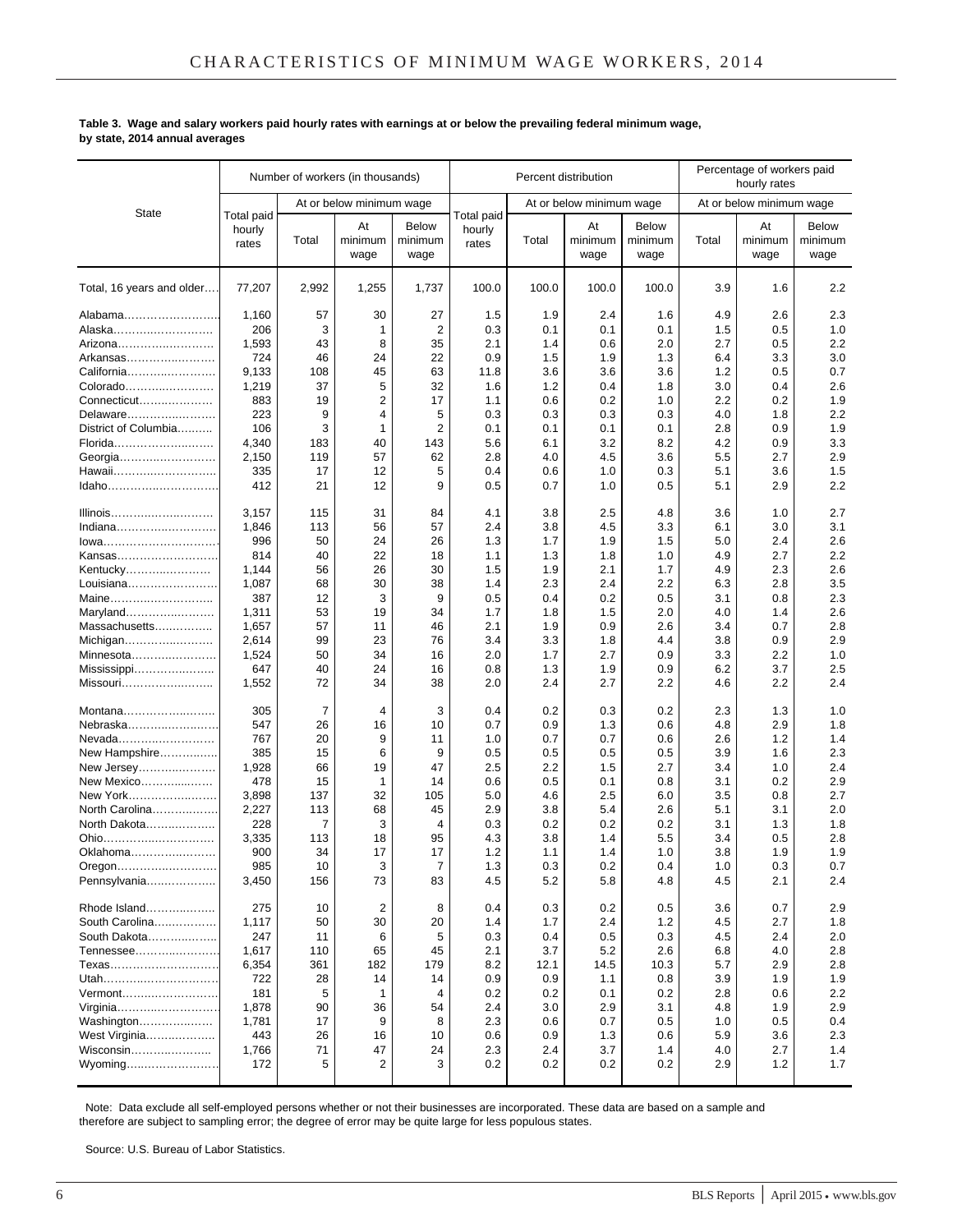#### **Table 4. Wage and salary workers paid hourly rates with earnings at or below the prevailing federal minimum wage, by occupation, 2014 annual averages**

|                                                                                                                                 |                               |                   | Number of workers (in thousands) |                                 |                               |                    | Percent distribution     |                          |                    | Percentage of workers paid<br>hourly rates |                          |
|---------------------------------------------------------------------------------------------------------------------------------|-------------------------------|-------------------|----------------------------------|---------------------------------|-------------------------------|--------------------|--------------------------|--------------------------|--------------------|--------------------------------------------|--------------------------|
| Occupation                                                                                                                      |                               |                   | At or below minimum wage         |                                 |                               |                    | At or below minimum wage |                          |                    | At or below minimum wage                   |                          |
|                                                                                                                                 | Total paid<br>hourly<br>rates | Total             | At<br>minimum<br>wage            | <b>Below</b><br>minimum<br>wage | Total paid<br>hourly<br>rates | Total              | At<br>minimum<br>wage    | Below<br>minimum<br>wage | Total              | At<br>minimum<br>wage                      | Below<br>minimum<br>wage |
| Total, 16 years and older                                                                                                       | 77,207                        | 2,992             | 1,255                            | 1,737                           | 100.0                         | 100.0              | 100.0                    | 100.0                    | 3.9                | 1.6                                        | 2.2                      |
| Management, professional, and related<br>Management, business, and financial                                                    | 16,347                        | 128               | 61                               | 67                              | 21.2                          | 4.3                | 4.9                      | 3.9                      | 0.8                | 0.4                                        | 0.4                      |
| operations occupations<br>Professional and related occupations                                                                  | 4,623<br>11,724               | 36<br>91          | 10<br>50                         | 26<br>41                        | 6.0<br>15.2                   | 1.2<br>3.0         | 0.8<br>4.0               | 1.5<br>2.4               | 0.8<br>0.8         | 0.2<br>0.4                                 | 0.6<br>0.3               |
| Service occupations<br>Healthcare support occupations<br>Protective service occupations<br>Food preparation and serving related | 18,762<br>2,852<br>1,964      | 1,958<br>85<br>53 | 595<br>29<br>22                  | 1,363<br>56<br>31               | 24.3<br>3.7<br>2.5            | 65.4<br>2.8<br>1.8 | 47.4<br>2.3<br>1.8       | 78.5<br>3.2<br>1.8       | 10.4<br>3.0<br>2.7 | 3.2<br>1.0<br>1.1                          | 7.3<br>2.0<br>1.6        |
| Building and grounds cleaning and                                                                                               | 7,086                         | 1,501             | 378                              | 1,123                           | 9.2                           | 50.2               | 30.1                     | 64.7                     | 21.2               | 5.3                                        | 15.8                     |
| maintenance occupations<br>Personal care and service occupations                                                                | 3,946<br>2,915                | 136<br>182        | 77<br>89                         | 59<br>93                        | 5.1<br>3.8                    | 4.5<br>6.1         | 6.1<br>7.1               | 3.4<br>5.4               | 3.4<br>6.2         | 2.0<br>3.1                                 | 1.5<br>3.2               |
| Sales and office occupations<br>Sales and related occupations<br>Office and administrative support                              | 20,186<br>7,998               | 574<br>412        | 427<br>315                       | 147<br>97                       | 26.1<br>10.4                  | 19.2<br>13.8       | 34.0<br>25.1             | 8.5<br>5.6               | 2.8<br>5.2         | 2.1<br>3.9                                 | 0.7<br>1.2               |
|                                                                                                                                 | 12,187                        | 162               | 112                              | 50                              | 15.8                          | 5.4                | 8.9                      | 2.9                      | 1.3                | 0.9                                        | 0.4                      |
| Natural resources, construction, and<br>maintenance occupations<br>Farming, fishing, and forestry                               | 8,741                         | 55                | 17                               | 38                              | 11.3                          | 1.8                | 1.4                      | 2.2                      | 0.6                | 0.2                                        | 0.4                      |
| Construction and extraction                                                                                                     | 662                           | 16                | 6                                | 10                              | 0.9                           | 0.5                | 0.5                      | 0.6                      | 2.4                | 0.9                                        | 1.5                      |
| Installation, maintenance, and                                                                                                  | 4.801                         | 15                | 5                                | 10                              | 6.2                           | 0.5                | 0.4                      | 0.6                      | 0.3                | 0.1                                        | 0.2                      |
| repair occupations                                                                                                              | 3,278                         | 23                | 5                                | 18                              | 4.2                           | 0.8                | 0.4                      | 1.0                      | 0.7                | 0.2                                        | 0.5                      |
| Production, transportation, and<br>material moving occupations<br>Production occupations<br>Transportation and material moving  | 13,171<br>6,871               | 278<br>66         | 156<br>38                        | 122<br>28                       | 17.1<br>8.9                   | 9.3<br>2.2         | 12.4<br>3.0              | 7.0<br>1.6               | 2.1<br>1.0         | 1.2<br>0.6                                 | 0.9<br>0.4               |
|                                                                                                                                 | 6,300                         | 212               | 118                              | 94                              | 8.2                           | 7.1                | 9.4                      | 5.4                      | 3.4                | 1.9                                        | 1.5                      |

Note: Data exclude all self-employed persons whether or not their businesses are incorporated.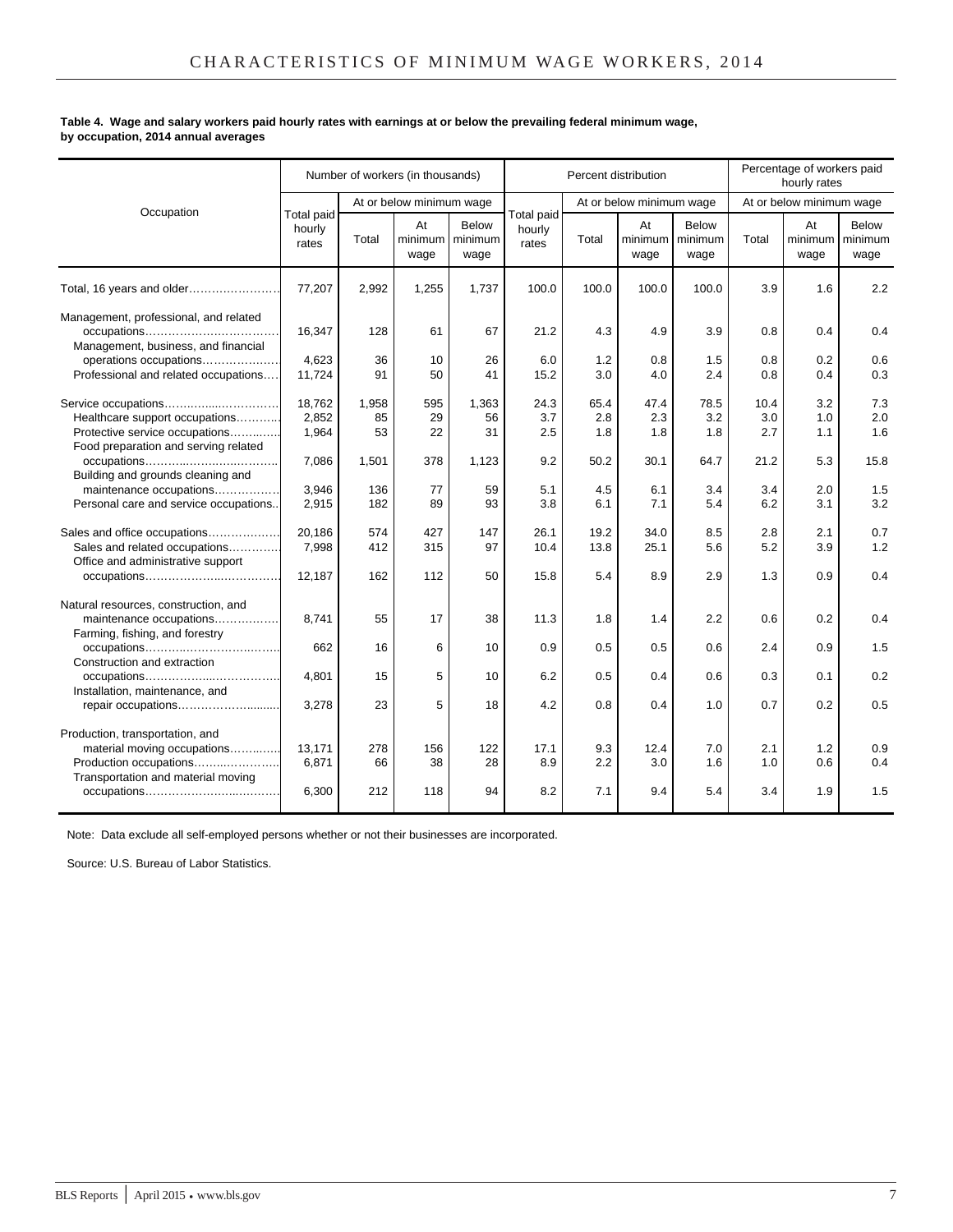#### **Table 5. Wage and salary workers paid hourly rates with earnings at or below the prevailing federal minimum wage, by industry, 2014 annual averages**

|                                    |                               |       | Number of workers (in thousands) |                                         | Percentage of workers paid<br>Percent distribution<br>hourly rates |       |                          |                          |       |                                 |               |
|------------------------------------|-------------------------------|-------|----------------------------------|-----------------------------------------|--------------------------------------------------------------------|-------|--------------------------|--------------------------|-------|---------------------------------|---------------|
| Industry                           |                               |       | At or below minimum wage         |                                         |                                                                    |       | At or below minimum wage |                          |       | At or below minimum wage        |               |
|                                    | Total paid<br>hourly<br>rates | Total | At<br>wage                       | <b>Below</b><br>minimum minimum<br>wage | Total paid<br>hourly<br>rates                                      | Total | At<br>minimum<br>wage    | Below<br>minimum<br>wage | Total | At<br>minimum I minimum<br>wage | Below<br>wage |
| Total, 16 years and older          | 77,207                        | 2,992 | 1,255                            | 1,737                                   | 100.0                                                              | 100.0 | 100.0                    | 100.0                    | 3.9   | 1.6                             | 2.2           |
|                                    | 67,956                        | 2,843 | 1,178                            | 1,665                                   | 88.0                                                               | 95.0  | 93.9                     | 95.9                     | 4.2   | 1.7                             | 2.5           |
| Agriculture and related industries | 767                           | 19    | 9                                | 10                                      | 1.0                                                                | 0.6   | 0.7                      | 0.6                      | 2.5   | 1.2                             | 1.3           |
| Nonagricultural industries         | 67,189                        | 2,825 | 1,170                            | 1,655                                   | 87.0                                                               | 94.4  | 93.2                     | 95.3                     | 4.2   | 1.7                             | 2.5           |
|                                    | 601                           | 3     |                                  | 3                                       | 0.8                                                                | 0.1   |                          | 0.2                      | 0.5   | $\overline{\phantom{0}}$        | 0.5           |
|                                    | 4.796                         | 19    | 7                                | 12                                      | 6.2                                                                | 0.6   | 0.6                      | 0.7                      | 0.4   | 0.1                             | 0.3           |
|                                    | 9,205                         | 83    | 48                               | 35                                      | 11.9                                                               | 2.8   | 3.8                      | 2.0                      | 0.9   | 0.5                             | 0.4           |
| Durable goods                      | 5,621                         | 33    | 21                               | 12                                      | 7.3                                                                | 1.1   | 1.7                      | 0.7                      | 0.6   | 0.4                             | 0.2           |
| Nondurable goods                   | 3,585                         | 50    | 28                               | 22                                      | 4.6                                                                | 1.7   | 2.2                      | 1.3                      | 1.4   | 0.8                             | 0.6           |
| Wholesale and retail trade         | 12,697                        | 417   | 298                              | 119                                     | 16.4                                                               | 13.9  | 23.7                     | 6.9                      | 3.3   | 2.3                             | 0.9           |
| Wholesale trade                    | 1,605                         | 19    | 13                               | 6                                       | 2.1                                                                | 0.6   | 1.0                      | 0.3                      | 1.2   | 0.8                             | 0.4           |
| Retail trade                       | 11.091                        | 398   | 285                              | 113                                     | 14.4                                                               | 13.3  | 22.7                     | 6.5                      | 3.6   | 2.6                             | 1.0           |
| Transportation and utilities       | 3,405                         | 43    | 21                               | 22                                      | 4.4                                                                | 1.4   | 1.7                      | 1.3                      | 1.3   | 0.6                             | 0.6           |
|                                    | 1.175                         | 28    | 19                               | 9                                       | 1.5                                                                | 0.9   | 1.5                      | 0.5                      | 2.4   | 1.6                             | 0.8           |
| Financial activities               | 3,281                         | 28    | 12                               | 16                                      | 4.2                                                                | 0.9   | 1.0                      | 0.9                      | 0.9   | 0.4                             | 0.5           |
| Professional and business services | 6,220                         | 111   | 63                               | 48                                      | 8.1                                                                | 3.7   | 5.0                      | 2.8                      | 1.8   | 1.0                             | 0.8           |
| Education and health services      | 13,123                        | 243   | 130                              | 113                                     | 17.0                                                               | 8.1   | 10.4                     | 6.5                      | 1.9   | 1.0                             | 0.9           |
| Leisure and hospitality            | 9,525                         | 1,710 | 515                              | 1,195                                   | 12.3                                                               | 57.2  | 41.0                     | 68.8                     | 18.0  | 5.4                             | 12.5          |
| Other services                     | 3.162                         | 136   | 54                               | 82                                      | 4.1                                                                | 4.5   | 4.3                      | 4.7                      | 4.3   | 1.7                             | 2.6           |
|                                    | 9,251                         | 149   | 77                               | 72                                      | 12.0                                                               | 5.0   | 6.1                      | 4.1                      | 1.6   | 0.8                             | 0.8           |
|                                    | 1,677                         | 12    | $\overline{4}$                   | 8                                       | 2.2                                                                | 0.4   | 0.3                      | 0.5                      | 0.7   | 0.2                             | 0.5           |
|                                    | 2,596                         | 46    | 23                               | 23                                      | 3.4                                                                | 1.5   | 1.8                      | 1.3                      | 1.8   | 0.9                             | 0.9           |
|                                    | 4.977                         | 92    | 50                               | 42                                      | 6.4                                                                | 3.1   | 4.0                      | 2.4                      | 1.8   | 1.0                             | 0.8           |

Note: Data exclude all self-employed persons whether or not their businesses are incorporated. Dash indicates no data.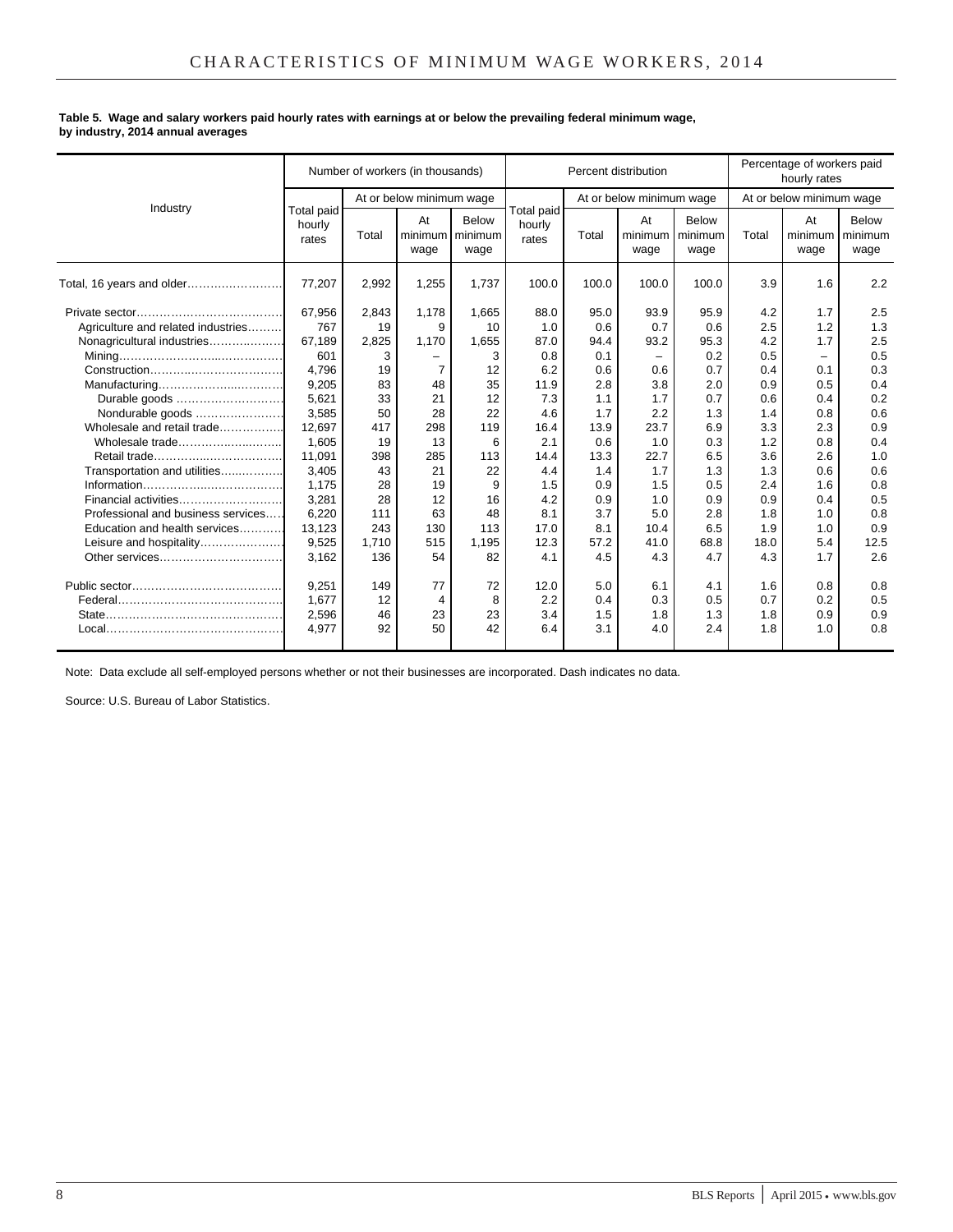#### **Table 6. Wage and salary workers paid hourly rates with earnings at or below the prevailing federal minimum wage, by educational attainment, 2014 annual averages**

|                                    |                               |       | Number of workers (in thousands) |                      |                               | Percentage of workers paid<br>Percent distribution<br>hourly rates |                          |                                 |       |                          |                          |
|------------------------------------|-------------------------------|-------|----------------------------------|----------------------|-------------------------------|--------------------------------------------------------------------|--------------------------|---------------------------------|-------|--------------------------|--------------------------|
| <b>Educational attainment</b>      |                               |       | At or below minimum wage         |                      |                               |                                                                    | At or below minimum wage |                                 |       | At or below minimum wage |                          |
|                                    | Total paid<br>hourly<br>rates | Total | At<br>minimum minimum<br>wage    | <b>Below</b><br>wage | Total paid<br>hourly<br>rates | Total                                                              | At<br>minimum<br>wage    | <b>Below</b><br>minimum<br>wage | Total | At<br>minimum<br>wage    | Below<br>minimum<br>wage |
| Total, 16 years and older          | 77,207                        | 2,992 | 1,255                            | 1,737                | 100.0                         | 100.0                                                              | 100.0                    | 100.0                           | 3.9   | 1.6                      | 2.2                      |
| Less than a high school diploma    | 9,403                         | 690   | 371                              | 319                  | 12.2                          | 23.1                                                               | 29.6                     | 18.4                            | 7.3   | 3.9                      | 3.4                      |
| Less than 1 year of high school    | 2,821                         | 108   | 54                               | 54                   | 3.7                           | 3.6                                                                | 4.3                      | 3.1                             | 3.8   | 1.9                      | 1.9                      |
| 1 to 3 years of high school        | 5,340                         | 511   | 281                              | 230                  | 6.9                           | 17.1                                                               | 22.4                     | 13.2                            | 9.6   | 5.3                      | 4.3                      |
| 4 years of high school, no diploma | 1,242                         | 71    | 36                               | 35                   | 1.6                           | 2.4                                                                | 2.9                      | 2.0                             | 5.7   | 2.9                      | 2.8                      |
| High school graduates or more      | 67,804                        | 2,303 | 885                              | 1,418                | 87.8                          | 77.0                                                               | 70.5                     | 81.6                            | 3.4   | 1.3                      | 2.1                      |
| High school graduates, no college  | 26,540                        | 938   | 451                              | 487                  | 34.4                          | 31.4                                                               | 35.9                     | 28.0                            | 3.5   | 1.7                      | 1.8                      |
| Some college or associate degree   | 27,028                        | 1.093 | 376                              | 717                  | 35.0                          | 36.5                                                               | 30.0                     | 41.3                            | 4.0   | 1.4                      | 2.7                      |
| Some college, no degree            | 17,636                        | 888   | 317                              | 571                  | 22.8                          | 29.7                                                               | 25.3                     | 32.9                            | 5.0   | 1.8                      | 3.2                      |
| Associate degree                   | 9,392                         | 205   | 59                               | 146                  | 12.2                          | 6.9                                                                | 4.7                      | 8.4                             | 2.2   | 0.6                      | 1.6                      |
| Occupational program               | 4,215                         | 73    | 29                               | 44                   | 5.5                           | 2.4                                                                | 2.3                      | 2.5                             | 1.7   | 0.7                      | 1.0                      |
| Academic program                   | 5,177                         | 132   | 30                               | 102                  | 6.7                           | 4.4                                                                | 2.4                      | 5.9                             | 2.5   | 0.6                      | 2.0                      |
| Bachelor's degree and higher       | 14.236                        | 273   | 58                               | 215                  | 18.4                          | 9.1                                                                | 4.6                      | 12.4                            | 1.9   | 0.4                      | 1.5                      |
| Bachelor's degree                  | 11,050                        | 232   | 52                               | 180                  | 14.3                          | 7.8                                                                | 4.1                      | 10.4                            | 2.1   | 0.5                      | 1.6                      |
| Master's degree                    | 2,486                         | 32    | 5                                | 27                   | 3.2                           | 1.1                                                                | 0.4                      | 1.6                             | 1.3   | 0.2                      | 1.1                      |
| Professional degree                | 350                           |       |                                  | 6                    | 0.5                           | 0.2                                                                | 0.1                      | 0.3                             | 2.0   | 0.3                      | 1.7                      |
| Doctoral degree                    | 350                           | 2     |                                  | 2                    | 0.5                           | 0.1                                                                |                          | 0.1                             | 0.6   |                          | 0.6                      |

Note: Data exclude all self-employed persons whether or not their businesses are incorporated. Dash indicates no data.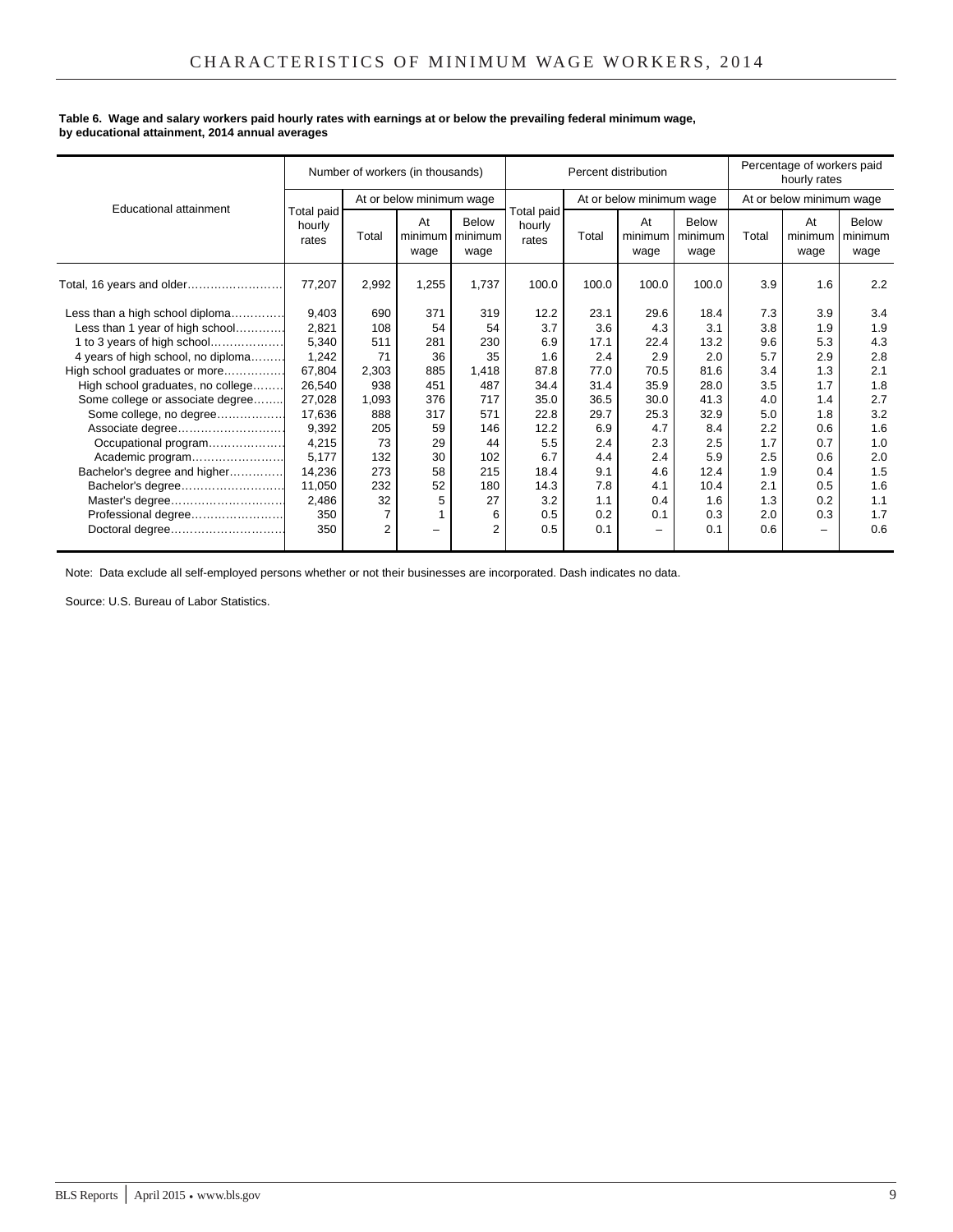|                                  |                               |            | Number of workers (in thousands) |                          | Percent distribution          |             |                          |                                 |            | hourly rates             | Percentage of workers paid      |  |  |
|----------------------------------|-------------------------------|------------|----------------------------------|--------------------------|-------------------------------|-------------|--------------------------|---------------------------------|------------|--------------------------|---------------------------------|--|--|
|                                  |                               |            | At or below minimum wage         |                          |                               |             | At or below minimum wage |                                 |            | At or below minimum wage |                                 |  |  |
| Age and gender                   | Total paid<br>hourly<br>rates | Total      | At<br>minimum<br>wage            | Below<br>minimum<br>wage | Total paid<br>hourly<br>rates | Total       | At<br>minimum<br>wage    | <b>Below</b><br>minimum<br>wage | Total      | At<br>minimum<br>wage    | <b>Below</b><br>minimum<br>wage |  |  |
| Total                            |                               |            |                                  |                          |                               |             |                          |                                 |            |                          |                                 |  |  |
| Total, 16 years and older        | 77,207                        | 2,992      | 1,255                            | 1,737                    | 100.0                         | 100.0       | 100.0                    | 100.0                           | 3.9        | 1.6                      | 2.2                             |  |  |
| 16 to 24 years                   | 15,324                        | 1,443      | 705                              | 738                      | 19.8                          | 48.2        | 56.2                     | 42.5                            | 9.4        | 4.6                      | 4.8                             |  |  |
| 16 to 19 years                   | 4,178                         | 639        | 362                              | 277                      | 5.4                           | 21.4        | 28.8                     | 15.9                            | 15.3       | 8.7                      | 6.6                             |  |  |
| 20 to 24 years                   | 11,146                        | 804        | 343                              | 461                      | 14.4                          | 26.9        | 27.3                     | 26.5                            | 7.2        | 3.1                      | 4.1                             |  |  |
| 25 years and older               | 61,883                        | 1,549      | 550                              | 999                      | 80.2                          | 51.8        | 43.8                     | 57.5                            | 2.5        | 0.9                      | 1.6                             |  |  |
| 25 to 34 years                   | 17,955                        | 670        | 207                              | 463                      | 23.3                          | 22.4        | 16.5                     | 26.7                            | 3.7        | 1.2                      | 2.6                             |  |  |
| 25 to 29 years                   | 9,601                         | 389        | 123                              | 266                      | 12.4                          | 13.0        | 9.8                      | 15.3                            | 4.1        | 1.3                      | 2.8                             |  |  |
| 30 to 34 years                   | 8,353<br>14,507               | 280<br>331 | 83<br>128                        | 197<br>203               | 10.8<br>18.8                  | 9.4<br>11.1 | 6.6<br>10.2              | 11.3<br>11.7                    | 3.4<br>2.3 | 1.0<br>0.9               | 2.4<br>1.4                      |  |  |
| 35 to 44 years<br>35 to 39 years | 7,267                         | 167        | 64                               | 103                      | 9.4                           | 5.6         | 5.1                      | 5.9                             | 2.3        | 0.9                      | 1.4                             |  |  |
| 40 to 44 years                   | 7,241                         | 163        | 64                               | 99                       | 9.4                           | 5.4         | 5.1                      | 5.7                             | 2.3        | 0.9                      | 1.4                             |  |  |
| 45 to 54 years                   | 15,053                        | 265        | 102                              | 163                      | 19.5                          | 8.9         | 8.1                      | 9.4                             | 1.8        | 0.7                      | 1.1                             |  |  |
| 45 to 49 years                   | 7,353                         | 132        | 55                               | 77                       | 9.5                           | 4.4         | 4.4                      | 4.4                             | 1.8        | 0.7                      | 1.0                             |  |  |
| 50 to 54 years                   | 7,700                         | 133        | 47                               | 86                       | 10.0                          | 4.4         | 3.7                      | 5.0                             | 1.7        | 0.6                      | 1.1                             |  |  |
| 55 to 64 years                   | 11,031                        | 206        | 74                               | 132                      | 14.3                          | 6.9         | 5.9                      | 7.6                             | 1.9        | 0.7                      | 1.2                             |  |  |
| 55 to 59 years<br>60 to 64 years | 6,677<br>4,354                | 123<br>82  | 44<br>29                         | 79<br>53                 | 8.6<br>5.6                    | 4.1<br>2.7  | 3.5<br>2.3               | 4.5<br>3.1                      | 1.8<br>1.9 | 0.7<br>0.7               | 1.2<br>1.2                      |  |  |
| 65 years and older               | 3,338                         | 78         | 40                               | 38                       | 4.3                           | 2.6         | 3.2                      | 2.2                             | 2.3        | 1.2                      | 1.1                             |  |  |
| 65 to 69 years                   | 1,921                         | 31         | 18                               | 13                       | 2.5                           | 1.0         | 1.4                      | 0.7                             | 1.6        | 0.9                      | 0.7                             |  |  |
| 70 years and older               | 1,417                         | 48         | 22                               | 26                       | 1.8                           | 1.6         | 1.8                      | 1.5                             | 3.4        | 1.6                      | 1.8                             |  |  |
| Men                              |                               |            |                                  |                          |                               |             |                          |                                 |            |                          |                                 |  |  |
| Total, 16 years and older        | 38,405                        | 1,114      | 516                              | 598                      | 49.7                          | 37.2        | 41.1                     | 34.4                            | 2.9        | 1.3                      | 1.6                             |  |  |
| 16 to 24 years                   | 7,701                         | 572        | 299                              | 273                      | 10.0                          | 19.1        | 23.8                     | 15.7                            | 7.4        | 3.9                      | 3.5                             |  |  |
| 16 to 19 years                   | 2,006                         | 261        | 151                              | 110                      | 2.6                           | 8.7         | 12.0                     | 6.3                             | 13.0       | 7.5                      | 5.5                             |  |  |
| 20 to 24 years                   | 5,695                         | 312        | 148                              | 164                      | 7.4                           | 10.4        | 11.8                     | 9.4                             | 5.5        | 2.6                      | 2.9                             |  |  |
| 25 years and older               | 30,704                        | 542        | 217                              | 325                      | 39.8                          | 18.1        | 17.3                     | 18.7                            | 1.8        | 0.7                      | 1.1                             |  |  |
| 25 to 34 years<br>25 to 29 years | 9,523<br>5,050                | 239<br>140 | 83<br>54                         | 156<br>86                | 12.3<br>6.5                   | 8.0<br>4.7  | 6.6<br>4.3               | 9.0<br>5.0                      | 2.5<br>2.8 | 0.9<br>1.1               | 1.6<br>1.7                      |  |  |
| 30 to 34 years                   | 4,473                         | 99         | 29                               | 70                       | 5.8                           | 3.3         | 2.3                      | 4.0                             | 2.2        | 0.6                      | 1.6                             |  |  |
| 35 to 44 years                   | 7,361                         | 124        | 53                               | 71                       | 9.5                           | 4.1         | 4.2                      | 4.1                             | 1.7        | 0.7                      | 1.0                             |  |  |
| 35 to 39 years                   | 3,749                         | 58         | 26                               | 32                       | 4.9                           | 1.9         | 2.1                      | 1.8                             | 1.5        | 0.7                      | 0.9                             |  |  |
| 40 to 44 years                   | 3,612                         | 66         | 27                               | 39                       | 4.7                           | 2.2         | 2.2                      | 2.2                             | 1.8        | 0.7                      | 1.1                             |  |  |
| 45 to 54 years                   | 7,168                         | 91         | 41                               | 50                       | 9.3                           | 3.0         | 3.3                      | 2.9                             | 1.3        | 0.6                      | 0.7                             |  |  |
| 45 to 49 years                   | 3,530                         | 42         | 20                               | 22                       | 4.6                           | 1.4         | 1.6                      | 1.3                             | 1.2        | 0.6                      | 0.6                             |  |  |
| 50 to 54 years<br>55 to 64 years | 3,638<br>5,123                | 48<br>61   | 21<br>22                         | 27<br>39                 | 4.7<br>6.6                    | 1.6<br>2.0  | 1.7<br>1.8               | 1.6<br>2.2                      | 1.3<br>1.2 | 0.6<br>0.4               | 0.7<br>0.8                      |  |  |
| 55 to 59 years                   | 3,102                         | 32         | 13                               | 19                       | 4.0                           | 1.1         | 1.0                      | 1.1                             | 1.0        | 0.4                      | 0.6                             |  |  |
| 60 to 64 years                   | 2,021                         | 29         | 9                                | 20                       | 2.6                           | 1.0         | 0.7                      | 1.2                             | 1.4        | 0.4                      | 1.0                             |  |  |
| 65 years and older               | 1,529                         | 26         | 17                               | 9                        | 2.0                           | 0.9         | 1.4                      | 0.5                             | 1.7        | 1.1                      | 0.6                             |  |  |
| 65 to 69 years                   | 867                           | 10         | 8                                | 2                        | 1.1                           | 0.3         | 0.6                      | 0.1                             | 1.2        | 0.9                      | 0.2                             |  |  |
| 70 years and older               | 662                           | 16         | 10                               | 6                        | 0.9                           | 0.5         | 0.8                      | 0.3                             | 2.4        | 1.5                      | 0.9                             |  |  |
| Women                            |                               |            |                                  |                          |                               |             |                          |                                 |            |                          |                                 |  |  |
| Total, 16 years and older……      | 38,802                        | 1,878      | 739                              | 1,139                    | 50.3                          | 62.8        | 58.9                     | 65.6                            | 4.8        | 1.9                      | 2.9                             |  |  |
| 16 to 24 years                   | 7,623                         | 870        | 406                              | 464                      | 9.9                           | 29.1        | 32.4                     | 26.7                            | 11.4       | 5.3                      | 6.1                             |  |  |
| 16 to 19 years                   | 2,172                         | 377        | 210                              | 167                      | 2.8                           | 12.6        | 16.7                     | 9.6                             | 17.4       | 9.7                      | 7.7                             |  |  |
| 20 to 24 years                   | 5,451                         | 493        | 196                              | 297                      | 7.1                           | 16.5        | 15.6                     | 17.1                            | 9.0        | 3.6                      | 5.4                             |  |  |
| 25 years and older               | 31,179                        | 1,007      | 333                              | 674                      | 40.4                          | 33.7        | 26.5                     | 38.8                            | 3.2        | 1.1                      | 2.2                             |  |  |
| 25 to 34 years                   | 8,431                         | 430<br>249 | 124                              | 306                      | 10.9                          | 14.4        | 9.9<br>5.5               | 17.6<br>10.4                    | 5.1        | 1.5<br>1.5               | 3.6<br>4.0                      |  |  |
| 25 to 29 years<br>30 to 34 years | 4,551<br>3,880                | 181        | 69<br>54                         | 180<br>127               | 5.9<br>5.0                    | 8.3<br>6.0  | 4.3                      | 7.3                             | 5.5<br>4.7 | 1.4                      | 3.3                             |  |  |
| 35 to 44 years                   | 7,147                         | 206        | 75                               | 131                      | 9.3                           | 6.9         | 6.0                      | 7.5                             | 2.9        | 1.0                      | 1.8                             |  |  |
| 35 to 39 years                   | 3,517                         | 109        | 38                               | 71                       | 4.6                           | 3.6         | 3.0                      | 4.1                             | 3.1        | 1.1                      | 2.0                             |  |  |
| 40 to 44 years                   | 3,629                         | 96         | 36                               | 60                       | 4.7                           | 3.2         | 2.9                      | 3.5                             | 2.6        | 1.0                      | 1.7                             |  |  |
| 45 to 54 years                   | 7,884                         | 175        | 61                               | 114                      | 10.2                          | 5.8         | 4.9                      | 6.6                             | 2.2        | 0.8                      | 1.4                             |  |  |
| 45 to 49 years                   | 3,822                         | 91<br>83   | 36<br>25                         | 55<br>58                 | 5.0<br>5.3                    | 3.0<br>2.8  | 2.9<br>2.0               | 3.2<br>3.3                      | 2.4<br>2.0 | 0.9<br>0.6               | 1.4<br>1.4                      |  |  |
| 50 to 54 years<br>55 to 64 years | 4,062<br>5,908                | 145        | 52                               | 93                       | 7.7                           | 4.8         | 4.1                      | 5.4                             | 2.5        | 0.9                      | 1.6                             |  |  |
| 55 to 59 years                   | 3,575                         | 91         | 31                               | 60                       | 4.6                           | 3.0         | 2.5                      | 3.5                             | 2.5        | 0.9                      | 1.7                             |  |  |
| 60 to 64 years                   | 2,332                         | 53         | 20                               | 33                       | 3.0                           | 1.8         | 1.6                      | 1.9                             | 2.3        | 0.9                      | 1.4                             |  |  |
| 65 years and older               | 1,809                         | 53         | 23                               | 30                       | 2.3                           | 1.8         | 1.8                      | 1.7                             | 2.9        | 1.3                      | 1.7                             |  |  |
| 65 to 69 years                   | 1,054                         | 20         | 10                               | 10                       | 1.4                           | 0.7         | 0.8                      | 0.6                             | 1.9        | 0.9                      | 0.9                             |  |  |
| 70 years and older               | 755                           | 33         | 13                               | 20                       | 1.0                           | 1.1         | 1.0                      | 1.2                             | 4.4        | 1.7                      | 2.6                             |  |  |

## **Table 7. Wage and salary workers paid hourly rates with earnings at or below the prevailing federal minimum wage, by age and gender, 2014 annual averages**

Note: Data exclude all self-employed persons whether or not their businesses are incorporated.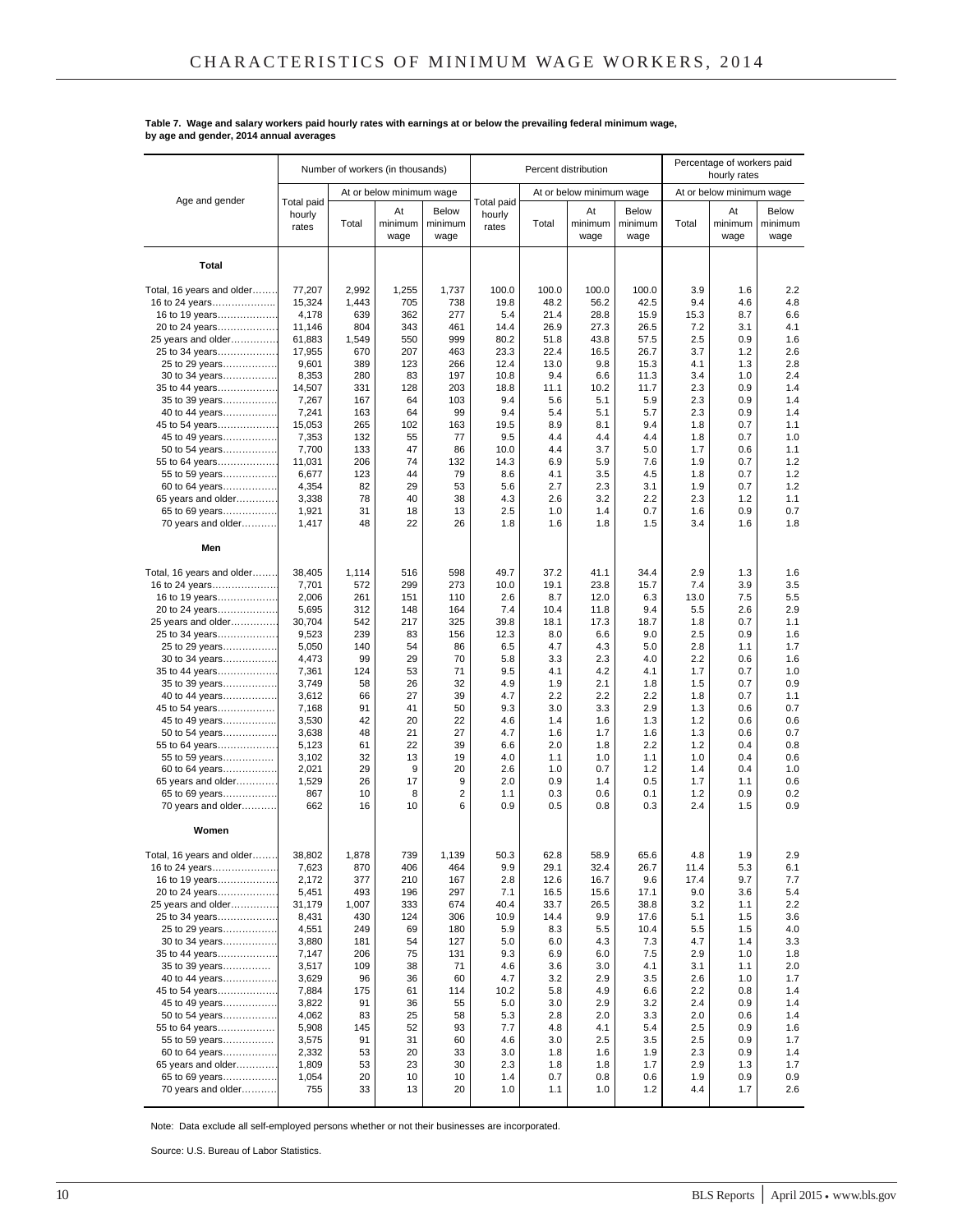## **Table 8. Wage and salary workers paid hourly rates with earnings at or below the prevailing federal minimum wage, by marital status, age, and gender, 2014 annual averages**

|                                                                                                                                                                                                                                                                                      |                                                                                                                    |                                                                                                  | Number of workers (in thousands)                                                 |                                                                                              |                                                                                                | Percent distribution                                                                            |                                                                                              |                                                                                                  |                                                                                          | Percentage of workers paid<br>hourly rates                                              |                                                                                             |
|--------------------------------------------------------------------------------------------------------------------------------------------------------------------------------------------------------------------------------------------------------------------------------------|--------------------------------------------------------------------------------------------------------------------|--------------------------------------------------------------------------------------------------|----------------------------------------------------------------------------------|----------------------------------------------------------------------------------------------|------------------------------------------------------------------------------------------------|-------------------------------------------------------------------------------------------------|----------------------------------------------------------------------------------------------|--------------------------------------------------------------------------------------------------|------------------------------------------------------------------------------------------|-----------------------------------------------------------------------------------------|---------------------------------------------------------------------------------------------|
| Marital status, age,                                                                                                                                                                                                                                                                 |                                                                                                                    |                                                                                                  | At or below minimum wage                                                         |                                                                                              |                                                                                                |                                                                                                 | At or below minimum wage                                                                     |                                                                                                  |                                                                                          | At or below minimum wage                                                                |                                                                                             |
| and gender                                                                                                                                                                                                                                                                           | Total paid<br>hourly<br>rates                                                                                      | Total                                                                                            | At<br>minimum<br>wage                                                            | Below<br>minimum<br>wage                                                                     | Total paid<br>hourly<br>rates                                                                  | Total                                                                                           | At<br>minimum<br>wage                                                                        | <b>Below</b><br>minimum<br>wage                                                                  | Total                                                                                    | At<br>minimum<br>wage                                                                   | <b>Below</b><br>minimum<br>wage                                                             |
| <b>Total</b>                                                                                                                                                                                                                                                                         |                                                                                                                    |                                                                                                  |                                                                                  |                                                                                              |                                                                                                |                                                                                                 |                                                                                              |                                                                                                  |                                                                                          |                                                                                         |                                                                                             |
| Total, 16 years and older<br>Never married<br>16 to 24 years<br>25 years and older<br>25 to 54 years<br>Married, spouse present<br>16 to 24 years<br>25 years and older<br>25 to 54 years<br>Other marital status<br>16 to 24 years<br>25 years and older                            | 77,207<br>29,460<br>13,915<br>15,545<br>14,281<br>34,863<br>1,043<br>33,820<br>24,790<br>12,884<br>366<br>12,518   | 2,992<br>1,969<br>1,363<br>605<br>574<br>659<br>55<br>604<br>460<br>365<br>25<br>340             | 1,255<br>854<br>664<br>190<br>178<br>257<br>34<br>223<br>169<br>144<br>7<br>137  | 1,737<br>1,115<br>699<br>415<br>396<br>402<br>21<br>381<br>291<br>221<br>18<br>203           | 100.0<br>38.2<br>18.0<br>20.1<br>18.5<br>45.2<br>1.4<br>43.8<br>32.1<br>16.7<br>0.5<br>16.2    | 100.0<br>65.8<br>45.6<br>20.2<br>19.2<br>22.0<br>1.8<br>20.2<br>15.4<br>12.2<br>0.8<br>11.4     | 100.0<br>68.0<br>52.9<br>15.1<br>14.2<br>20.5<br>2.7<br>17.8<br>13.5<br>11.5<br>0.6<br>10.9  | 100.0<br>64.2<br>40.2<br>23.9<br>22.8<br>23.1<br>1.2<br>21.9<br>16.8<br>12.7<br>1.0<br>11.7      | 3.9<br>6.7<br>9.8<br>3.9<br>4.0<br>1.9<br>5.3<br>1.8<br>1.9<br>2.8<br>6.8<br>2.7         | 1.6<br>2.9<br>4.8<br>1.2<br>1.2<br>0.7<br>3.3<br>0.7<br>0.7<br>1.1<br>1.9<br>1.1        | 2.2<br>3.8<br>5.0<br>2.7<br>2.8<br>1.2<br>2.0<br>1.1<br>1.2<br>1.7<br>4.9<br>1.6            |
| 25 to 54 years<br>Men                                                                                                                                                                                                                                                                | 8,443                                                                                                              | 231                                                                                              | 90                                                                               | 141                                                                                          | 10.9                                                                                           | 7.7                                                                                             | 7.2                                                                                          | 8.1                                                                                              | 2.7                                                                                      | 1.1                                                                                     | 1.7                                                                                         |
| Total, 16 years and older<br>Never married<br>16 to 24 years<br>25 years and older<br>25 to 54 years<br>Married, spouse present<br>16 to 24 years<br>25 years and older<br>25 to 54 years<br>Other marital status<br>16 to 24 years<br>25 years and older<br>25 to 54 years          | 38,405<br>15,512<br>7,116<br>8,396<br>7,819<br>17,953<br>447<br>17,505<br>12,782<br>4,941<br>138<br>4,803<br>3,451 | 1,114<br>805<br>559<br>246<br>233<br>214<br>11<br>202<br>152<br>95<br>$\overline{2}$<br>93<br>70 | 516<br>380<br>291<br>89<br>86<br>88<br>8<br>80<br>57<br>48<br>0<br>48<br>35      | 598<br>425<br>268<br>157<br>147<br>126<br>3<br>122<br>95<br>47<br>$\overline{2}$<br>45<br>35 | 49.7<br>20.1<br>9.2<br>10.9<br>10.1<br>23.3<br>0.6<br>22.7<br>16.6<br>6.4<br>0.2<br>6.2<br>4.5 | 37.2<br>26.9<br>18.7<br>8.2<br>7.8<br>7.2<br>0.4<br>6.8<br>5.1<br>3.2<br>0.1<br>3.1<br>2.3      | 41.1<br>30.3<br>23.2<br>7.1<br>6.9<br>7.0<br>0.6<br>6.4<br>4.5<br>3.8<br>0.0<br>3.8<br>2.8   | 34.4<br>24.5<br>15.4<br>9.0<br>8.5<br>7.3<br>0.2<br>7.0<br>5.5<br>2.7<br>0.1<br>2.6<br>2.0       | 2.9<br>5.2<br>7.9<br>2.9<br>3.0<br>1.2<br>2.5<br>1.2<br>1.2<br>1.9<br>1.4<br>1.9<br>2.0  | 1.3<br>2.4<br>4.1<br>1.1<br>1.1<br>0.5<br>1.8<br>0.5<br>0.4<br>1.0<br>0.0<br>1.0<br>1.0 | 1.6<br>2.7<br>3.8<br>1.9<br>1.9<br>0.7<br>0.7<br>0.7<br>0.7<br>1.0<br>1.4<br>0.9<br>1.0     |
| Women<br>Total, 16 years and older<br>Never married<br>16 to 24 years<br>25 years and older<br>25 to 54 years<br>Married, spouse present<br>16 to 24 years<br>25 years and older<br>25 to 54 years<br>Other marital status<br>16 to 24 years<br>25 years and older<br>25 to 54 years | 38,802<br>13,948<br>6,798<br>7,150<br>6,462<br>16,910<br>596<br>16,314<br>12,008<br>7,944<br>228<br>7,715<br>4,992 | 1,878<br>1,163<br>804<br>359<br>342<br>445<br>44<br>401<br>307<br>269<br>22<br>247<br>160        | 739<br>474<br>373<br>101<br>92<br>169<br>26<br>143<br>112<br>96<br>7<br>89<br>54 | 1,139<br>689<br>431<br>258<br>250<br>276<br>18<br>258<br>195<br>173<br>15<br>158<br>106      | 50.3<br>18.1<br>8.8<br>9.3<br>8.4<br>21.9<br>0.8<br>21.1<br>15.6<br>10.3<br>0.3<br>10.0<br>6.5 | 62.8<br>38.9<br>26.9<br>12.0<br>11.4<br>14.9<br>1.5<br>13.4<br>10.3<br>9.0<br>0.7<br>8.3<br>5.3 | 58.9<br>37.8<br>29.7<br>8.0<br>7.3<br>13.5<br>2.1<br>11.4<br>8.9<br>7.6<br>0.6<br>7.1<br>4.3 | 65.6<br>39.7<br>24.8<br>14.9<br>14.4<br>15.9<br>1.0<br>14.9<br>11.2<br>10.0<br>0.9<br>9.1<br>6.1 | 4.8<br>8.3<br>11.8<br>5.0<br>5.3<br>2.6<br>7.4<br>2.5<br>2.6<br>3.4<br>9.6<br>3.2<br>3.2 | 1.9<br>3.4<br>5.5<br>1.4<br>1.4<br>1.0<br>4.4<br>0.9<br>0.9<br>1.2<br>3.1<br>1.2<br>1.1 | 2.9<br>4.9<br>6.3<br>3.6<br>3.9<br>1.6<br>3.0<br>1.6<br>1.6<br>2.2<br>$6.6\,$<br>2.0<br>2.1 |

 Note: Data exclude all self-employed persons whether or not their businesses are incorporated. Other marital status includes married, spouse absent; divorced; separated; and widowed persons.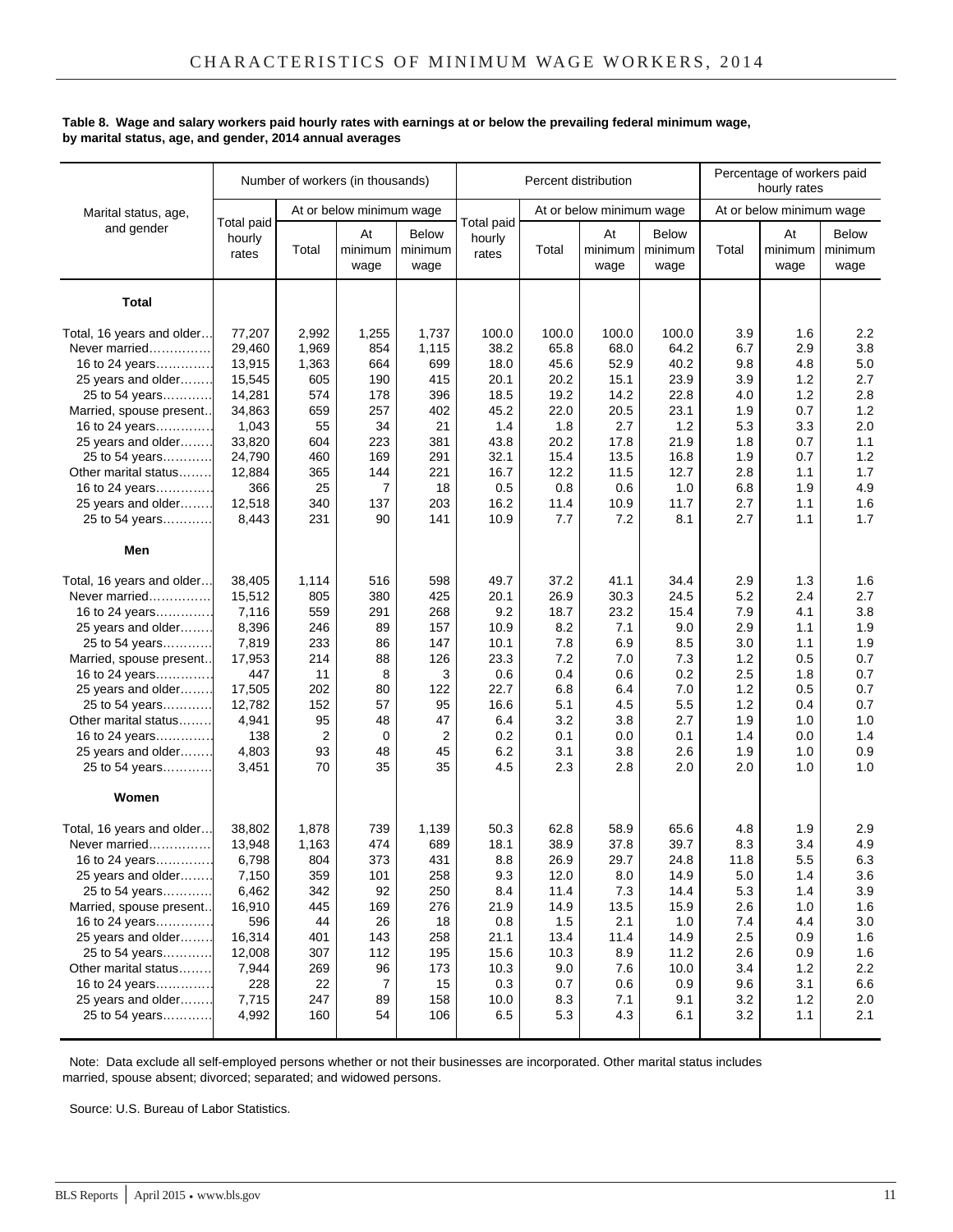|                           |                               |       | Number of workers (in thousands) |                                 | Percentage of workers paid<br>Percent distribution<br>hourly rates |       |                                 |               |       |                          |                          |
|---------------------------|-------------------------------|-------|----------------------------------|---------------------------------|--------------------------------------------------------------------|-------|---------------------------------|---------------|-------|--------------------------|--------------------------|
| Usual hours worked per    |                               |       | At or below minimum wage         |                                 |                                                                    |       | At or below minimum wage        |               |       | At or below minimum wage |                          |
| week on primary job       | Total paid<br>hourly<br>rates | Total | At<br>minimum<br>wage            | <b>Below</b><br>minimum<br>wage | Total paid<br>hourly<br>rates                                      | Total | At<br>minimum   minimum<br>wage | Below<br>wage | Total | At<br>minimum<br>wage    | Below<br>minimum<br>wage |
| Total, 16 years and older | 77,207                        | 2,992 | 1,255                            | 1,737                           | 100.0                                                              | 100.0 | 100.0                           | 100.0         | 3.9   | 1.6                      | 2.2                      |
| Hours vary                | 4,990                         | 348   | 153                              | 195                             | 6.5                                                                | 11.6  | 12.2                            | 11.2          | 7.0   | 3.1                      | 3.9                      |
| 0 to 34 hours             | 18,563                        | 1,748 | 779                              | 969                             | 24.0                                                               | 58.4  | 62.1                            | 55.8          | 9.4   | 4.2                      | 5.2                      |
| 0 to 4 hours              | 365                           | 28    | 18                               | 10                              | 0.5                                                                | 0.9   | 1.4                             | 0.6           | 7.7   | 4.9                      | 2.7                      |
| 5 to 9 hours              | 1.006                         | 100   | 45                               | 55                              | 1.3                                                                | 3.3   | 3.6                             | 3.2           | 9.9   | 4.5                      | 5.5                      |
| 10 to 14 hours            | 1,550                         | 165   | 87                               | 78                              | 2.0                                                                | 5.5   | 6.9                             | 4.5           | 10.6  | 5.6                      | 5.0                      |
| 15 to 19 hours            | 2,271                         | 238   | 124                              | 114                             | 2.9                                                                | 8.0   | 9.9                             | 6.6           | 10.5  | 5.5                      | 5.0                      |
| 20 to 24 hours            | 5.369                         | 482   | 212                              | 270                             | 7.0                                                                | 16.1  | 16.9                            | 15.5          | 9.0   | 3.9                      | 5.0                      |
| 25 to 29 hours            | 2,960                         | 307   | 141                              | 166                             | 3.8                                                                | 10.3  | 11.2                            | 9.6           | 10.4  | 4.8                      | 5.6                      |
| 30 to 34 hours            | 5,042                         | 427   | 151                              | 276                             | 6.5                                                                | 14.3  | 12.0                            | 15.9          | 8.5   | 3.0                      | 5.5                      |
| 35 hours or more          | 53.654                        | 895   | 323                              | 572                             | 69.5                                                               | 29.9  | 25.7                            | 32.9          | 1.7   | 0.6                      | 1.1                      |
| 35 to 39 hours            | 5,953                         | 267   | 90                               | 177                             | 7.7                                                                | 8.9   | 7.2                             | 10.2          | 4.5   | 1.5                      | 3.0                      |
| 40 hours or more          | 47,701                        | 628   | 233                              | 395                             | 61.8                                                               | 21.0  | 18.6                            | 22.7          | 1.3   | 0.5                      | 0.8                      |
| 40 hours                  | 41.332                        | 544   | 216                              | 328                             | 53.5                                                               | 18.2  | 17.2                            | 18.9          | 1.3   | 0.5                      | 0.8                      |
| 41 hours or more          | 6.370                         | 84    | 17                               | 67                              | 8.3                                                                | 2.8   | 1.4                             | 3.9           | 1.3   | 0.3                      | 1.1                      |
| 41 to 44 hours            | 697                           | 4     | 1                                | 3                               | 0.9                                                                | 0.1   | 0.1                             | 0.2           | 0.6   | 0.1                      | 0.4                      |
| 45 to 48 hours            | 2.088                         | 28    | 5                                | 23                              | 2.7                                                                | 0.9   | 0.4                             | 1.3           | 1.3   | 0.2                      | 1.1                      |
| 49 to 59 hours            | 2,349                         | 39    | 8                                | 31                              | 3.0                                                                | 1.3   | 0.6                             | 1.8           | 1.7   | 0.3                      | 1.3                      |
| 60 hours or more          | 1,235                         | 13    | 3                                | 10                              | 1.6                                                                | 0.4   | 0.2                             | 0.6           | 1.1   | 0.2                      | 0.8                      |
|                           |                               |       |                                  |                                 |                                                                    |       |                                 |               |       |                          |                          |

## **Table 9. Wage and salary workers paid hourly rates with earnings at or below the prevailing federal minimum wage, by usual hours worked per week on primary job, 2014 annual averages**

 Note: Data exclude all self-employed persons whether or not their businesses are incorporated. Estimates of usual hours worked presented in this table differ from usual full- or part-time status (as shown in table 1) because of a sizable number of workers whose usual hours vary on the primary job.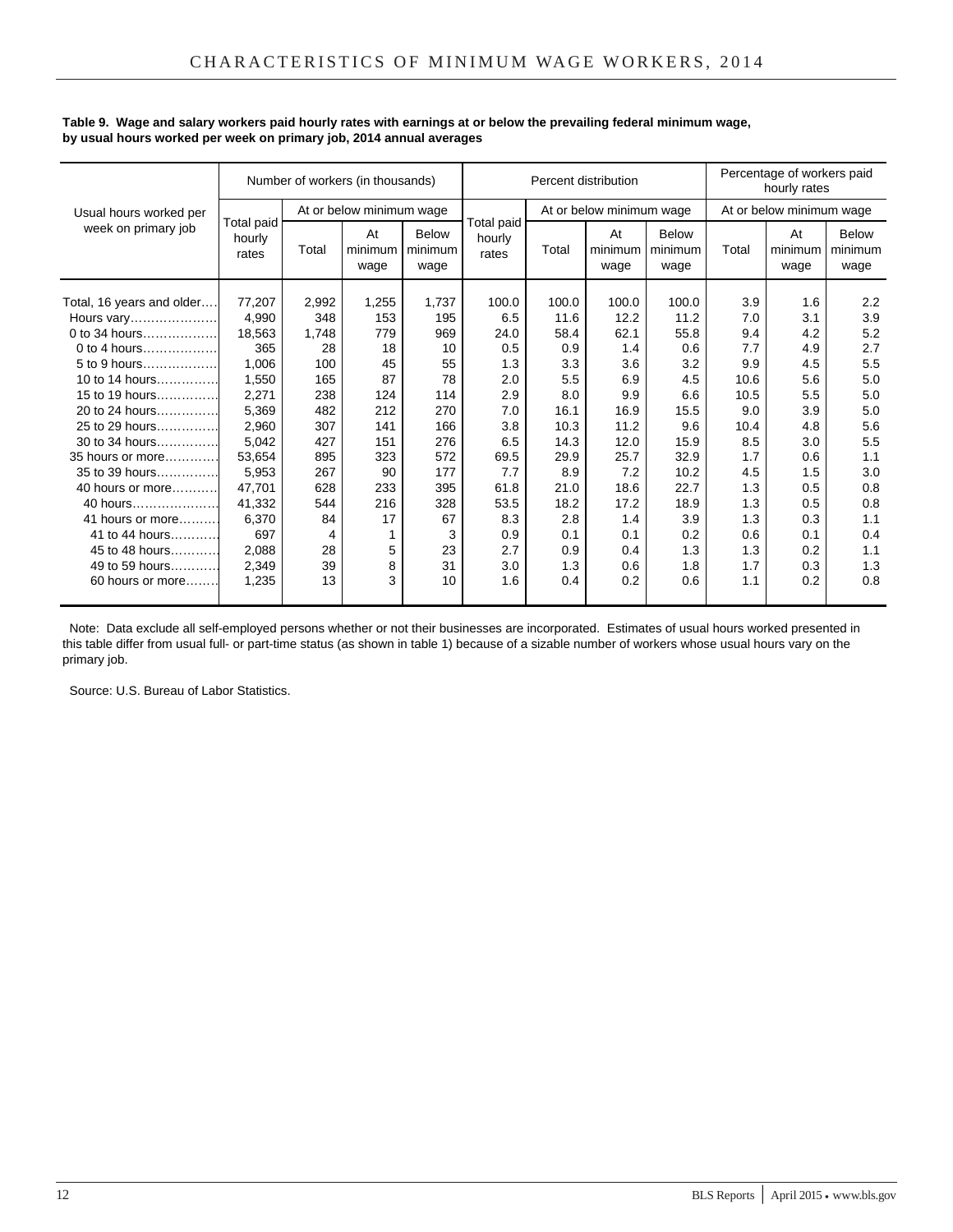## **Table 10. Wage and salary workers paid hourly rates with earnings at or below the prevailing federal minimum wage, by gender, 1979–2014 annual averages**

(Numbers in thousands)

|                 |                          |        |                             | Workers paid hourly rates   |                                |        |                                                      |
|-----------------|--------------------------|--------|-----------------------------|-----------------------------|--------------------------------|--------|------------------------------------------------------|
| Year and gender | Total wage<br>and salary | Total  | Percentage of<br>total wage | At<br>prevailing<br>federal | Below<br>prevailing<br>federal |        | Total at or below prevailing<br>federal minimum wage |
|                 | workers                  |        | and salary<br>workers       | minimum<br>wage             | minimum<br>wage                | Number | Percentage of<br>hourly paid<br>workers              |
| <b>Total</b>    |                          |        |                             |                             |                                |        |                                                      |
| 1979            | 87,529                   | 51,721 | 59.1                        | 3,997                       | 2,916                          | 6,912  | 13.4                                                 |
| $1980$          | 87.644                   | 51,335 | 58.6                        | 4.686                       | 3.087                          | 7.773  | 15.1                                                 |
| $1981$          | 88,516                   | 51,869 | 58.6                        | 4,311                       | 3,513                          | 7,824  | 15.1                                                 |
| $1982$          | 87,368                   | 50,846 | 58.2                        | 4,148                       | 2,348                          | 6,496  | 12.8                                                 |
| 1983            | 88,290                   | 51,820 | 58.7                        | 4,261                       | 2.077                          | 6,338  | 12.2                                                 |
| $1984$          | 92,194                   | 54,143 | 58.7                        | 4,125                       | 1,838                          | 5,963  | 11.0                                                 |
| 1985            | 94,521                   | 55,762 | 59.0                        | 3,899                       | 1,639                          | 5,538  | 9.9                                                  |
| 1986            | 96,903                   | 57,529 | 59.4                        | 3,461                       | 1,599                          | 5,060  | 8.8                                                  |
| 1987            | 99,303                   | 59,552 | 60.0                        | 3,229                       | 1,468                          | 4,698  | 7.9                                                  |
| 1988            | 101,407                  | 60,878 | 60.0                        | 2,608                       | 1,319                          | 3,927  | 6.5                                                  |
| $1989$          | 103,480                  | 62,389 | 60.3                        | 1,790                       | 1,372                          | 3,162  | 5.1                                                  |
| 1990            | 104,876                  | 63,172 | 60.2                        | 11.096                      | 12,132                         | 13,228 | 15.1                                                 |
| 1991            | 103,723                  | 62,627 | 60.4                        | 12,906                      | 12,377                         | 15,283 | 18.4                                                 |
| 1992            | 104,668                  | 63,610 | 60.8                        | 2,982                       | 1,939                          | 4,921  | 7.7                                                  |
| 1993            | 106,101                  | 64,274 | 60.6                        | 2,625                       | 1,707                          | 4,332  | 6.7                                                  |
| 1994            | 107,989                  | 66,549 | 61.6                        | 2,132                       | 1,995                          | 4,128  | 6.2                                                  |
| $1995$          | 110,038                  | 68,354 | 62.1                        | 1,956                       | 1,699                          | 3,656  | 5.3                                                  |
| 1996            | 111,960                  | 69,255 | 61.9                        | 11,861                      | 11,863                         | 13,724 | 15.4                                                 |
| 1997            | 114,533                  | 70,735 | 61.8                        | 11,764                      | 12,990                         | 14,754 | 16.7                                                 |
| 1998            | 116,730                  | 71,440 | 61.2                        | 1,593                       | 2,834                          | 4,427  | 6.2                                                  |
| 1999            | 118,963                  | 72,306 | 60.8                        | 1,146                       | 2,194                          | 3,340  | 4.6                                                  |
| $2000$          | 122,089                  | 73,496 | 60.2                        | 898                         | 1,752                          | 2,650  | 3.6                                                  |
| 2001            | 122.229                  | 73,392 | 60.0                        | 656                         | 1,518                          | 2.174  | 3.0                                                  |
| 2002            | 121,826                  | 72,508 | 59.5                        | 567                         | 1,579                          | 2,146  | 3.0                                                  |
| 2003            | 122,358                  | 72,946 | 59.6                        | 545                         | 1,555                          | 2,100  | 2.9                                                  |
| 2004            | 123,554                  | 73,939 | 59.8                        | 520                         | 1,483                          | 2,003  | 2.7                                                  |
| 2005            | 125,889                  | 75,609 | 60.1                        | 479                         | 1,403                          | 1,882  | 2.5                                                  |
| 2006            | 128,237                  | 76,514 | 59.7                        | 409                         | 1,283                          | 1,692  | 2.2                                                  |
| 2007            | 129,767                  | 75,873 | 58.5                        | 1267                        | 11,462                         | 11,729 | 12.3                                                 |
| 2008            | 129,377                  | 75,305 | 58.2                        | 1286                        | 11,940                         | 12,226 | 13.0                                                 |
| 2009            | 124,490                  | 72,611 | 58.3                        | 1980                        | 12,592                         | 13,572 | 14.9                                                 |
| 2010            | 124,073                  | 72,902 | 58.8                        | 1,820                       | 2,541                          | 4,361  | 6.0                                                  |
| 2011            | 125,187                  | 73,926 | 59.1                        | 1,677                       | 2,152                          | 3,829  | 5.2                                                  |
| 2012            | 127,577                  | 75,276 | 59.0                        | 1,566                       | 1,984                          | 3,550  | 4.7                                                  |
| 2013            | 129,110                  | 75,948 | 58.8                        | 1,532                       | 1,768                          | 3,300  | 4.3                                                  |
| 2014            | 131,431                  | 77,207 | 58.7                        | 1,255                       | 1,737                          | 2,992  | 3.9                                                  |
|                 |                          |        |                             |                             |                                |        |                                                      |

See footnote at end of table.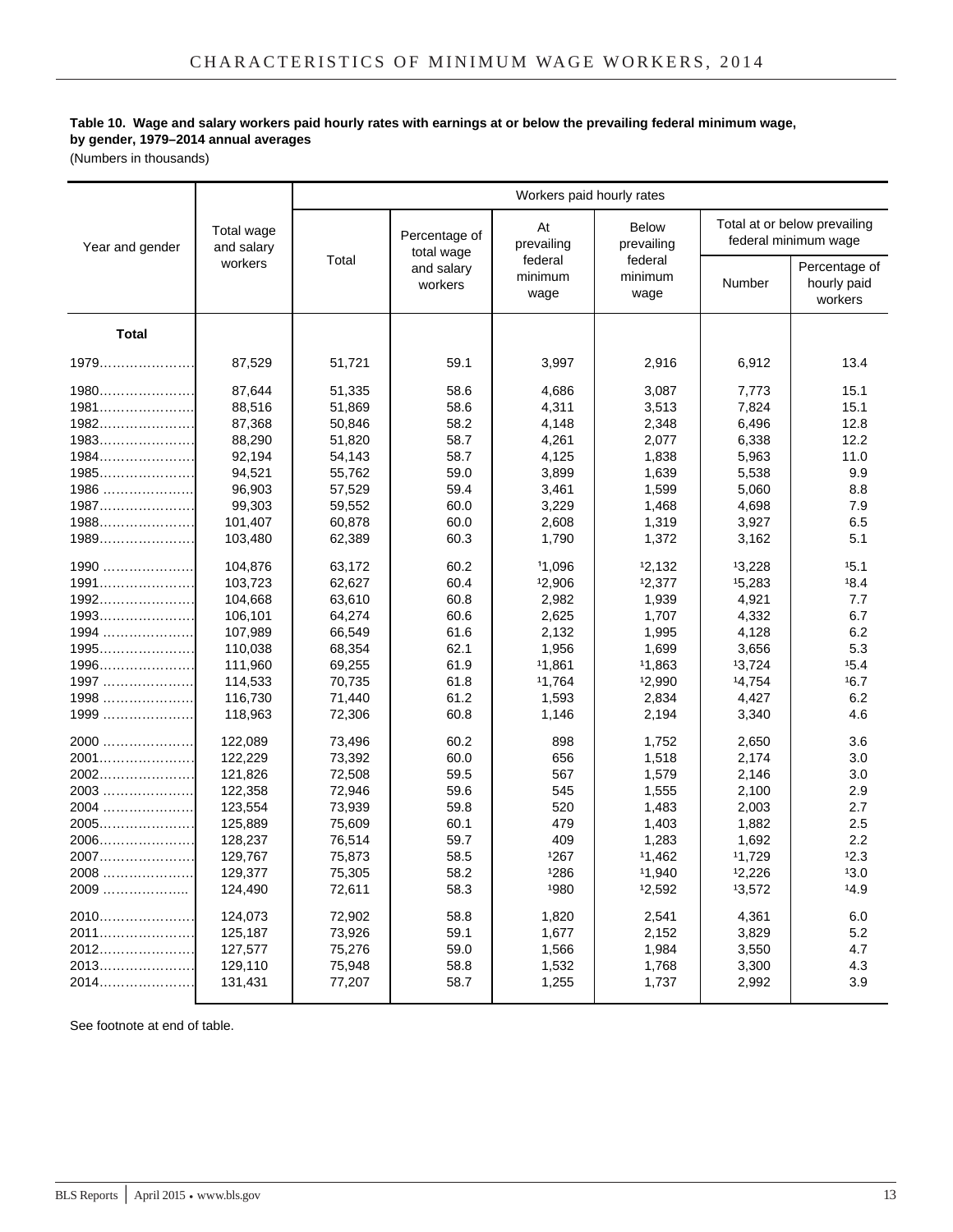## **Table 10. Wage and salary workers paid hourly rates with earnings at or below the prevailing federal minimum wage, by gender, 1979–2014 annual averages—Continued**

(Numbers in thousands)

|                 |                          | Workers paid hourly rates |                             |                             |                                |        |                                                      |  |  |  |
|-----------------|--------------------------|---------------------------|-----------------------------|-----------------------------|--------------------------------|--------|------------------------------------------------------|--|--|--|
| Year and gender | Total wage<br>and salary | Total                     | Percentage of<br>total wage | At<br>prevailing<br>federal | Below<br>prevailing<br>federal |        | Total at or below prevailing<br>federal minimum wage |  |  |  |
|                 | workers                  |                           | and salary<br>workers       | minimum<br>wage             | minimum<br>wage                | Number | Percentage of<br>hourly paid<br>workers              |  |  |  |
| Men             |                          |                           |                             |                             |                                |        |                                                      |  |  |  |
| 1979            | 49.400                   | 28,392                    | 57.5                        | 1,353                       | 846                            | 2,199  | 7.7                                                  |  |  |  |
| 1980            | 48,700                   | 27,709                    | 56.9                        | 1,696                       | 983                            | 2,678  | 9.7                                                  |  |  |  |
| 1981            | 48,844                   | 27,576                    | 56.5                        | 1,533                       | 1,119                          | 2,652  | 9.6                                                  |  |  |  |
| 1982            | 47,591                   | 26,481                    | 55.6                        | 1,587                       | 697                            | 2,284  | 8.6                                                  |  |  |  |
| 1983            | 47,856                   | 26,831                    | 56.1                        | 1,658                       | 585                            | 2,243  | 8.4                                                  |  |  |  |
| 1984            | 50,022                   | 28,140                    | 56.3                        | 1,626                       | 490                            | 2,116  | 7.5                                                  |  |  |  |
| $1985$          | 51,015                   | 28,893                    | 56.6                        | 1,544                       | 440                            | 1,984  | 6.9                                                  |  |  |  |
| 1986            | 51,942                   | 29,666                    | 57.1                        | 1,336                       | 408                            | 1,743  | 5.9                                                  |  |  |  |
| 1987            | 52,938                   | 30,474                    | 57.6                        | 1,283                       | 364                            | 1,647  | 5.4                                                  |  |  |  |
| 1988            | 53,912                   | 31,058                    | 57.6                        | 1,066                       | 311                            | 1,377  | 4.4                                                  |  |  |  |
| 1989            | 54,789                   | 31,687                    | 57.8                        | 733                         | 379                            | 1,112  | 3.5                                                  |  |  |  |
| 1990            | 55,553                   | 32,104                    | 57.8                        | 1385                        | 1712                           | 11,097 | 13.4                                                 |  |  |  |
| 1991            | 54,618                   | 31,639                    | 57.9                        | 11,114                      | 1795                           | 11,909 | 16.0                                                 |  |  |  |
| 1992            | 54.826                   | 32,155                    | 58.6                        | 1,231                       | 653                            | 1,885  | 5.9                                                  |  |  |  |
| 1993            | 55,475                   | 32,337                    | 58.3                        | 1,091                       | 573                            | 1.664  | 5.1                                                  |  |  |  |
| 1994            | 56,570                   | 33,528                    | 59.3                        | 891                         | 674                            | 1,565  | 4.7                                                  |  |  |  |
| 1995            | 57,669                   | 34,420                    | 59.7                        | 796                         | 542                            | 1,338  | 3.9                                                  |  |  |  |
| 1996            | 58,473                   | 34,838                    | 59.6                        | 1755                        | 1619                           | 11.374 | 13.9                                                 |  |  |  |
| 1997            | 59,825                   | 35,521                    | 59.4                        | 1673                        | 11.147                         | 11.820 | 15.1                                                 |  |  |  |
| 1998            | 60,973                   | 35,761                    | 58.7                        | 628                         | 1.039                          | 1,667  | 4.7                                                  |  |  |  |
| 1999            | 61,914                   | 36,073                    | 58.3                        | 446                         | 768                            | 1,214  | 3.4                                                  |  |  |  |
|                 | 63,662                   | 36,720                    | 57.7                        | 319                         | 582                            | 901    | 2.5                                                  |  |  |  |
| 2001            | 63,647                   | 36,544                    | 57.4                        | 247                         | 497                            | 744    | 2.0                                                  |  |  |  |
| 2002            | 63,272                   | 36,000                    | 56.9                        | 217                         | 582                            | 799    | 2.2                                                  |  |  |  |
| 2003            | 63,236                   | 35,853                    | 56.7                        | 213                         | 493                            | 706    | 2.0                                                  |  |  |  |
| 2004            | 64,145                   | 36,806                    | 57.4                        | 210                         | 470                            | 680    | 1.8                                                  |  |  |  |
| 2005            | 65,466                   | 37,652                    | 57.5                        | 189                         | 459                            | 648    | 1.7                                                  |  |  |  |
| 2006            | 66,811                   | 38,193                    | 57.2                        | 146                         | 422                            | 568    | 1.5                                                  |  |  |  |
| 2007            | 67,468                   | 37,790                    | 56.0                        | 186                         | 1460                           | 1546   | 11.4                                                 |  |  |  |
| 2008            | 66,846                   | 37,334                    | 55.9                        | 190                         | 1638                           | 1728   | 11.9                                                 |  |  |  |
| 2009            | 63,539                   | 35,185                    | 55.4                        | 1368                        | 1990                           | 11,358 | 13.9                                                 |  |  |  |
| 2010            | 63,531                   | 35,498                    | 55.9                        | 669                         | 943                            | 1,612  | 4.5                                                  |  |  |  |
| 2011            | 64,686                   | 36,457                    | 56.4                        | 648                         | 785                            | 1,433  | 3.9                                                  |  |  |  |
|                 | 65,898                   | 37,113                    | 56.3                        | 567                         | 696                            | 1,263  | 3.4                                                  |  |  |  |
| 2013            | 66,794                   | 37,544                    | 56.2                        | 622                         | 621                            | 1,243  | 3.3                                                  |  |  |  |
| 2014            | 68,048                   | 38,405                    | 56.4                        | 516                         | 598                            | 1,114  | 2.9                                                  |  |  |  |

See footnote at end of table.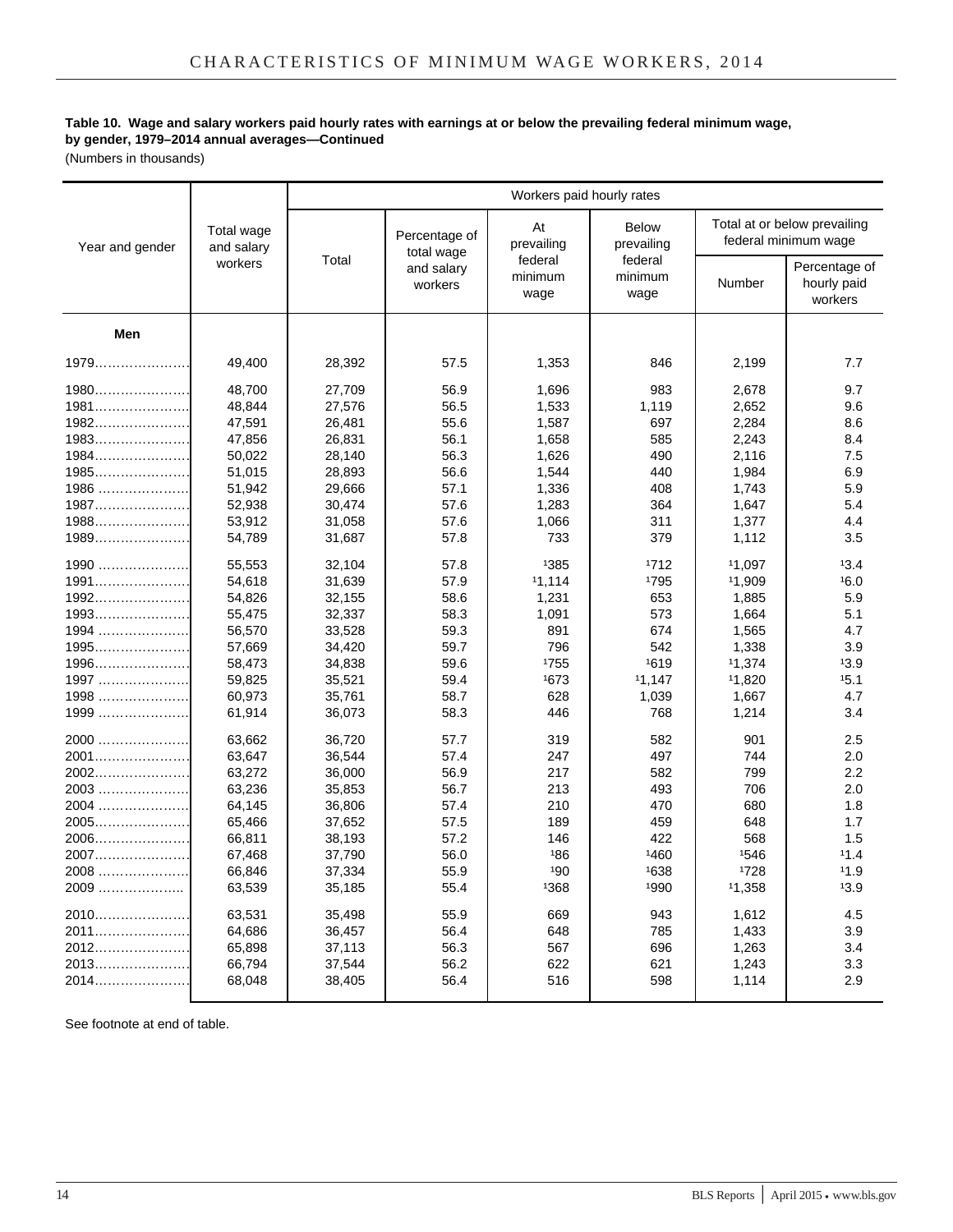## **Table 10. Wage and salary workers paid hourly rates with earnings at or below the prevailing federal minimum wage, by gender, 1979–2014 annual averages—Continued**

(Numbers in thousands)

|                 | Total wage<br>and salary<br>workers | Workers paid hourly rates |                                                      |                                                |                                                          |                                                      |                                         |
|-----------------|-------------------------------------|---------------------------|------------------------------------------------------|------------------------------------------------|----------------------------------------------------------|------------------------------------------------------|-----------------------------------------|
| Year and gender |                                     | Total                     | Percentage of<br>total wage<br>and salary<br>workers | At<br>prevailing<br>federal<br>minimum<br>wage | <b>Below</b><br>prevailing<br>federal<br>minimum<br>wage | Total at or below prevailing<br>federal minimum wage |                                         |
|                 |                                     |                           |                                                      |                                                |                                                          | Number                                               | Percentage of<br>hourly paid<br>workers |
| Women           |                                     |                           |                                                      |                                                |                                                          |                                                      |                                         |
|                 | 38,129                              | 23,329                    | 61.2                                                 | 2,644                                          | 2,070                                                    | 4,714                                                | 20.2                                    |
| $1980$          | 38.944                              | 23,626                    | 60.7                                                 | 2,990                                          | 2,104                                                    | 5,095                                                | 21.6                                    |
| 1981            | 39,672                              | 24,294                    | 61.2                                                 | 2,778                                          | 2,394                                                    | 5,172                                                | 21.3                                    |
| 1982            | 39,777                              | 24,365                    | 61.3                                                 | 2,561                                          | 1,651                                                    | 4,212                                                | 17.3                                    |
| 1983            | 40,433                              | 24,989                    | 61.8                                                 | 2,603                                          | 1,492                                                    | 4,095                                                | 16.4                                    |
| 1984            | 42,172                              | 26,003                    | 61.7                                                 | 2,499                                          | 1,348                                                    | 3,847                                                | 14.8                                    |
| 1985            | 43,506                              | 26,869                    | 61.8                                                 | 2,356                                          | 1,198                                                    | 3,554                                                | 13.2                                    |
| $1986$          | 44,961                              | 27,863                    | 62.0                                                 | 2,125                                          | 1,192                                                    | 3,317                                                | 11.9                                    |
| 1987            | 46,365                              | 29,078                    | 62.7                                                 | 1,946                                          | 1,105                                                    | 3,051                                                | 10.5                                    |
| 1988            | 47,495                              | 29,820                    | 62.8                                                 | 1,542                                          | 1,008                                                    | 2,550                                                | 8.6                                     |
| 1989            | 48,691                              | 30,702                    | 63.1                                                 | 1,056                                          | 994                                                      | 2,050                                                | 6.7                                     |
| $1990$          | 49,323                              | 31,069                    | 63.0                                                 | 1711                                           | 11,420                                                   | 12,131                                               | 16.9                                    |
| 1991            | 49,105                              | 30,988                    | 63.1                                                 | 11.792                                         | 11,582                                                   | 13,374                                               | 110.9                                   |
| 1992            | 49,842                              | 31,454                    | 63.1                                                 | 1,751                                          | 1,286                                                    | 3,036                                                | 9.7                                     |
| 1993            | 50,626                              | 31,937                    | 63.1                                                 | 1,534                                          | 1,133                                                    | 2,667                                                | 8.4                                     |
| 1994            | 51,419                              | 33,021                    | 64.2                                                 | 1,241                                          | 1,322                                                    | 2,563                                                | 7.8                                     |
| 1995            | 52,369                              | 33,934                    | 64.8                                                 | 1,161                                          | 1,157                                                    | 2,318                                                | 6.8                                     |
| 1996            | 53,488                              | 34,418                    | 64.3                                                 | 11,106                                         | 11,244                                                   | 12,350                                               | 16.8                                    |
| 1997            | 54,708                              | 35,214                    | 64.4                                                 | 11,092                                         | 11,843                                                   | 12,935                                               | 18.3                                    |
| 1998            | 55,757                              | 35,680                    | 64.0                                                 | 965                                            | 1,794                                                    | 2,760                                                | 7.7                                     |
| 1999            | 57,050                              | 36,233                    | 63.5                                                 | 700                                            | 1,426                                                    | 2,126                                                | 5.9                                     |
| 2000            | 58,427                              | 36,777                    | 62.9                                                 | 579                                            | 1,170                                                    | 1,749                                                | 4.8                                     |
| 2001            | 58,582                              | 36,848                    | 62.9                                                 | 409                                            | 1,021                                                    | 1,430                                                | 3.9                                     |
| 2002            | 58,555                              | 36,508                    | 62.3                                                 | 350                                            | 997                                                      | 1,347                                                | 3.7                                     |
| 2003            | 59,122                              | 37,093                    | 62.7                                                 | 332                                            | 1,062                                                    | 1,394                                                | 3.8                                     |
| 2004            | 59,408                              | 37,133                    | 62.5                                                 | 310                                            | 1,013                                                    | 1,323                                                | 3.6                                     |
| 2005            | 60,423                              | 37,957                    | 62.8                                                 | 290                                            | 944                                                      | 1,234                                                | 3.3                                     |
| 2006            | 61,426                              | 38,321                    | 62.4                                                 | 263                                            | 861                                                      | 1,124                                                | 2.9                                     |
| 2007            | 62,299                              | 38,082                    | 61.1                                                 | 1181                                           | 11,002                                                   | 11,183                                               | 13.1                                    |
| 2008            | 62,532                              | 37,972                    | 60.7                                                 | 1196                                           | 11,302                                                   | 11,498                                               | 13.9                                    |
| 2009            | 60,951                              | 37,426                    | 61.4                                                 | 1612                                           | 11,603                                                   | 12,215                                               | 15.9                                    |
| 2010            | 60,542                              | 37,404                    | 61.8                                                 | 1,151                                          | 1,598                                                    | 2,749                                                | 7.3                                     |
| 2011            | 60,502                              | 37,469                    | 61.9                                                 | 1,029                                          | 1,366                                                    | 2,395                                                | 6.4                                     |
| 2012            | 61,679                              | 38,163                    | 61.9                                                 | 999                                            | 1,288                                                    | 2,287                                                | 6.0                                     |
| 2013            | 62,316                              | 38,404                    | 61.6                                                 | 910                                            | 1,148                                                    | 2,058                                                | 5.4                                     |
| 2014            | 63,383                              | 38,802                    | 61.2                                                 | 739                                            | 1,139                                                    | 1,878                                                | 4.8                                     |

<sup>1</sup> Data for 1990–1991, 1996–1997, and 2007–2009 reflect changes in the minimum wage that took place in those years.

 Note: The comparability of historical labor force data has been affected at various times by methodological and conceptual changes in the Current Population Survey (CPS). Information about historical comparability is available at **www.bls.gov/cps/documentation.htm#comp.**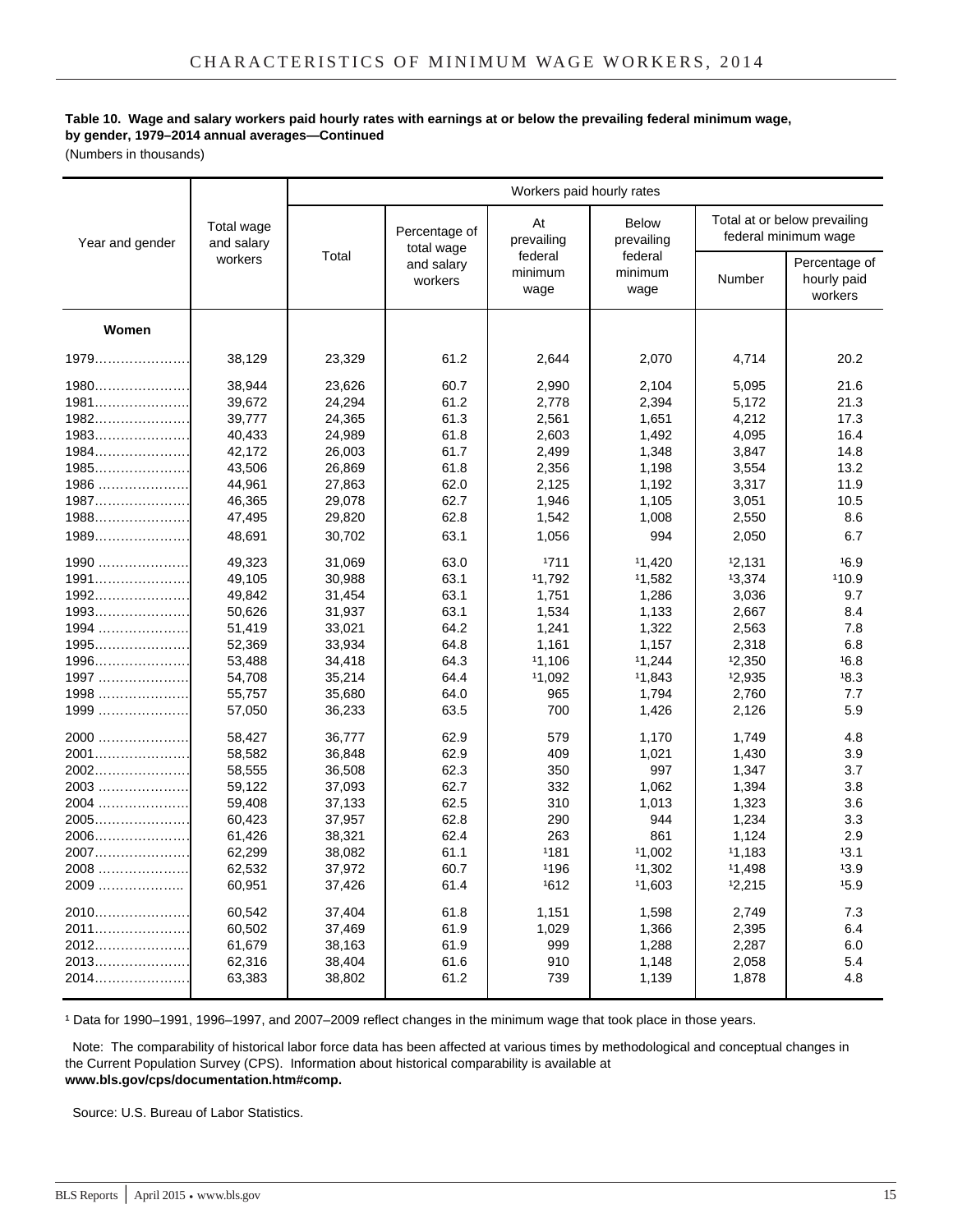# Technical Notes

The estimates in this report were obtained from the Current Population Survey (CPS), which provides information on the labor force, employment, and unemployment. The survey is conducted monthly for the U.S. Bureau of Labor Statistics (BLS) by the U.S. Census Bureau using a scientifically selected national sample of about 60,000 eligible households in all 50 states and the District of Columbia. The survey also provides data on earnings, which are based on one-fourth of the CPS monthly sample and are limited to wage and salary workers. All selfemployed workers, both incorporated and unincorporated, are excluded from these earnings estimates.

Material in this report is in the public domain and may be used without permission. This information is available to sensory impaired individuals upon request. Voice telephone: (202) 691-5200; Federal Relay Service: (800) 877-8339.

## Concepts and definitions

The principal definitions used in connection with the estimates of minimum wage workers presented in this report are described briefly below.

*Wage and salary workers*. These are workers age 16 and older who receive wages, salaries, commissions, tips, payments in kind, or piece rates on their sole or principal job. This group includes employees in both the private and public sectors. All self-employed workers are excluded whether or not their businesses are incorporated.

*Workers paid by the hour*. These are employed wage and salary workers who report that they are paid at an hourly rate on their job. Historically, workers paid an hourly wage have made up approximately three-fifths of all wage and salary workers. Estimates of workers paid by the hour include both full- and part-time workers unless otherwise specified.

*Hourly earnings*. Data are for wage and salary workers who are paid by the hour and refer to a person's sole or principal job. Hourly earnings for hourly paid workers do not include overtime pay, commissions, or tips received.

*Workers paid at or below the prevailing federal minimum wage*. The estimates of the numbers of workers with reported earnings at or below the federal minimum wage pertain only to workers who are paid hourly rates. Salaried workers and other nonhourly paid workers are excluded.

Regular collection of earnings data in the basic CPS began in 1979. The prevailing federal minimum wage for 1979 and later years is listed below:

| Federal minimum wage | Effective date    |
|----------------------|-------------------|
| \$2.90               | January 1, 1979   |
| \$3.10               | January 1, 1980   |
| \$3.35               | January 1, 1981   |
| \$3.80               | April 1, 1990     |
| \$4.25               | April 1, 1991     |
| \$4.75               | October 1, 1996   |
| \$5.15               | September 1, 1997 |
| \$5.85               | July 24, 2007     |
| \$6.55               | July 24, 2008     |
| \$7.25               | July 24, 2009     |

Estimates of the annual average number of minimum wage workers for years when the minimum wage increased during the year reflect both minimum wage levels in effect during the year. For example, data for 2007 reflect the number of workers at or below the federal minimum of \$5.15 for January to July and \$5.85 for August to December.

*Full-time workers*. People who usually work 35 hours or more per week at their sole or principal job are defined as working full time.

*Part-time workers*. People who usually work fewer than 35 hours per week at their sole or principal job are defined as working part time.